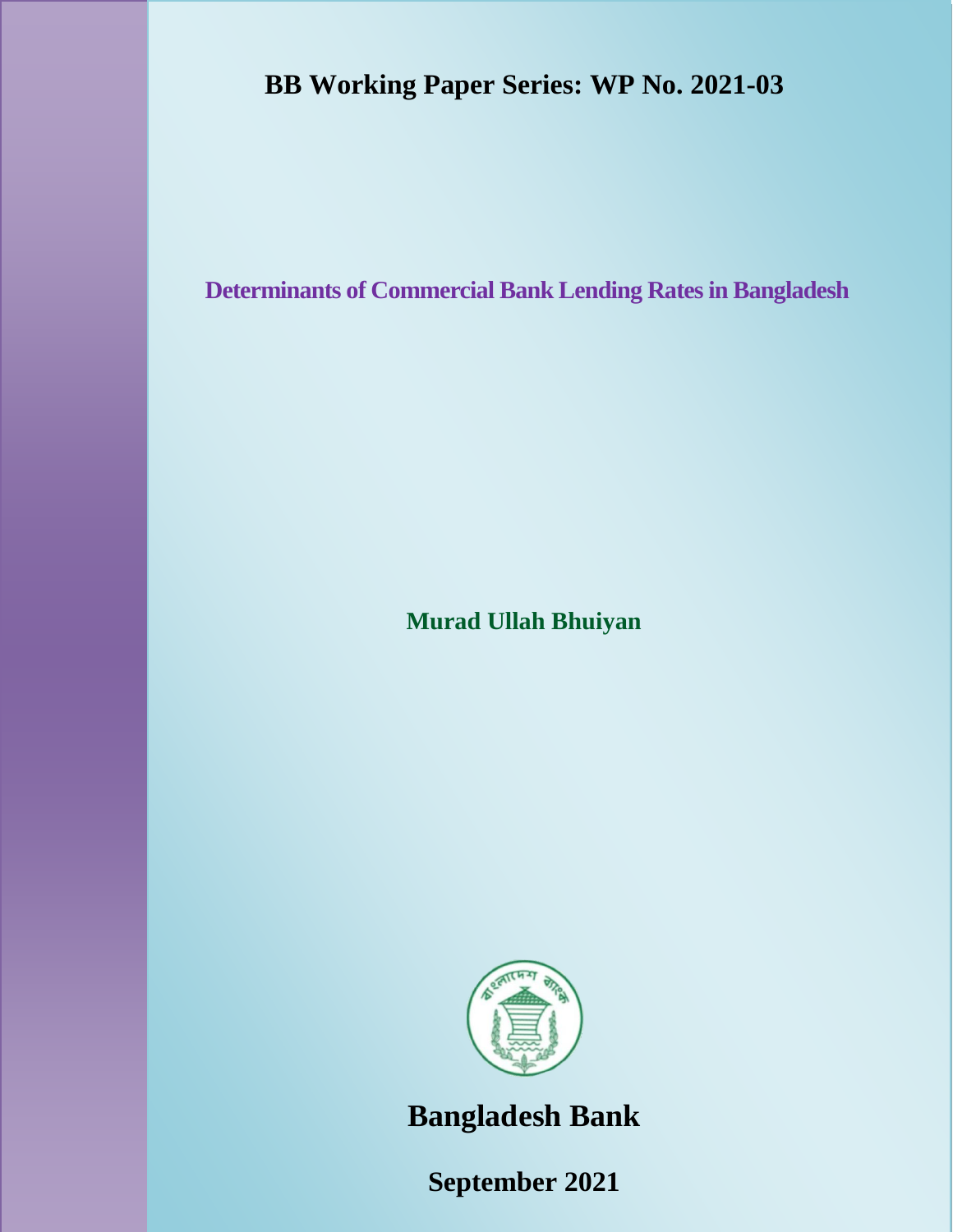# **Determinants of Commercial Bank Lending Rates in Bangladesh**

**Murad Ullah Bhuiyan<sup>1</sup>**

#### **Abstract**

*This paper focuses on the determination of commercial bank lending rates in Bangladesh using autoregressive distributed lag (ARDL) model. The paper finds that deposit rate (DR) and ratio of non-performing loan (NPL) to total loans have both the short-run and long-run impact on commercial banks' lending rate determination when the sample period FY98- FY19 is considered. The paper also identifies that profitability ratio has long-run impact but per capita employment cost has only short-run impact on lending rate determination in Bangladesh. If the data sample includes FY20 which is a different year as government has set a cap on lending rate on 24 February 2020, the coefficients of determinants of lending rate appear to be different than those of the previous sample. For the sample period which includes FY20 data, only deposit rate is found to have both short and long run impact for determining lending rate. All the other variables seem to have no impact on the lending rate determination when the sample period extends up to FY20.* 

## **Keywords:**

Lending Rate, Credit, Banks, Bangladesh

#### **JEL Classification:**

E43, E51, G21

 $\overline{a}$ 

## **1. Introduction**

Until 1990, the lending rate structure of Bangladesh was administered in a mechanism but both types of interest rates (on deposit and lending) were not changed immediately while changing in inflation. Moreover, the Government attempted to give positive incentives to the depositors by raising deposit rate, while lowering the lending rate for investors' interest at the same time. However, after a reform program in the financial sector initiated in 1990, a new interest rate policy was introduced based on the market-oriented interest rate system. Under the new policy, banks were allowed to fix their interest rates for both deposit and lending within a range set by the Bangladesh Bank (BB) for different sectors excluding agriculture, small-medium entrepreneurs (SMEs) and export sectors. However, the range was removed by allowing the banks to set their own interest rates effective from 19February 1997.

As Bangladesh attempts to become the top three fastest growing economies in the world by next decade, according to 7<sup>th</sup> Five Year Plan of Bangladesh, the investment must be increased. The GDP of Bangladesh has been growing at an average rate of 6.1% with an average gross domestic investment as percent of GDP of 27.2% during FY11 to FY15. The 7th Five Year Plan stipulates average yearly economic growth of 8.25% in FY20 and the average gross domestic investment as percent of GDP should expand from 28.9% in FY15 to around 34.4% by FY20. (Source: 7<sup>th</sup> Five Year Plan). But because of COVID-19 pandemic, the GDP grew by

<sup>&</sup>lt;sup>1</sup>The author is a Joint Director from Chief Economist's Unit of Bangladesh Bank. The author is grateful to Ahmed Jamal, Deputy Governor, Bangladesh Bank, Dr. Md. Habibur Rahman, Executive Director, Bangladesh Bank, Dr. Md. Ezazul Islam, General Manager, Bangladesh Bank and Dr. Md. Salim Al Mamun, Deputy General Manager, Bangladesh Bank for their valuable suggestions and comments on the earlier version of this draft. However, the views and opinions expressed in the paper do not necessarily reflect that of Bangladesh Bank. Any comment or suggestion for improvement of the content may be forwarded to murad.ullah@bb.org.bd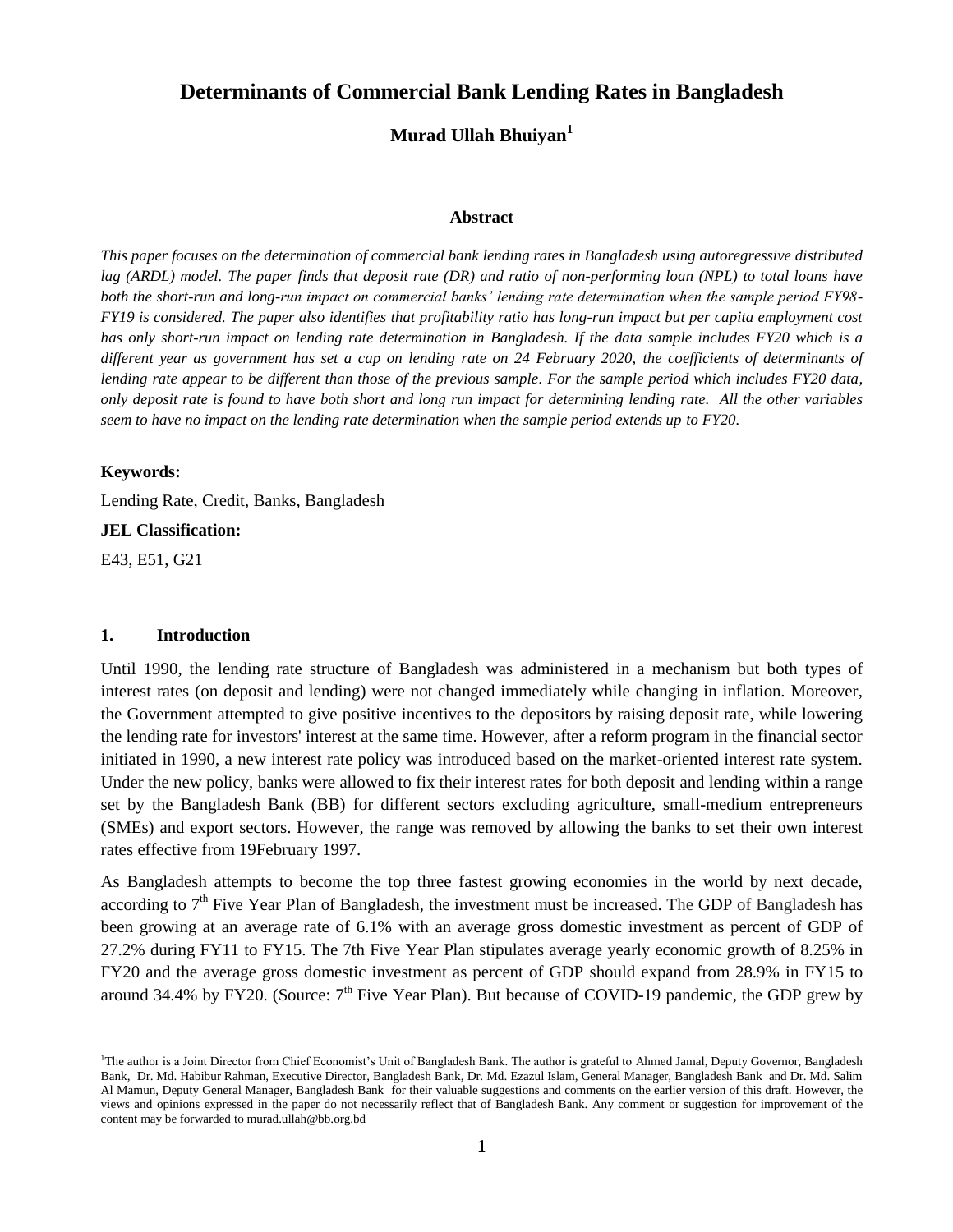only 5.24% in the FY20 where average gross domestic investment as percent of GDP was  $31.75\%$  (Source:  $8<sup>th</sup>$ Five Year Plan). Moreover, the data show that the credit growth did not increase that much because of high lending rate in last decade with some exception from FY04 to FY14 (shown in appendix table 1). As a result, economic growth had been lower than its potentials as investors determined not to invest because of high cost of borrowing. Considering this situation, Bangladesh Bank issued a circular dated 24 February 2020 that the lending interest rate cannot be more than 9% for advance or investment except credit card with effective from 1 April 2020.<sup>2</sup> It is important to examine which factors are playing determining roles for lending rate in Bangladesh. Setting the lending rate for the banking sector of Bangladesh depends on cost of fund, demand and competitor's interest rate on deposit. The deposits in different banks are their main source of loanable funds. To attract such deposits, banks need to be generous to the depositors by offering higher deposit rates as well as convenient and quicker service. Consequently, banks might adjust the lending rate to lift it faster instantly if interest rates on government bonds and other financial securities increase. However, banks may not automatically decline their lending rates immediately based on market rates. Hence, it becomes costly for customers to turn to a different lender after developing certain business contacts as asymmetric information exists between banks and their customers.

In Bangladesh, the interest on non-bank savings certificates such as National Saving Directorate (NSD) certificates charge a fixed interest rate of 11.28% (with effect from 23.05.15 onward) on saving. As a result, it is very difficult for banks to attract deposits by a deposit rate more than 6% (It was 5.06% in July FY20 and gradually declined to 4.36% in April FY 21), which seems to be low considering that it only meets the current rate of inflation.<sup>3</sup> The lack of loanable funds at schedule banks will therefore tend to push the lending rate up.

As mentioned above, Bangladesh's scheduled banks have the right to set their lending rates according to their own business interests following BRPD circulars, auctions on government bonds and bills. If interest rates of government bonds and bills increase, the lending rate of commercial banks will also increase. Therefore, if the commercial banks set relatively higher interest rate on lending, there will have possibility of higher risk of non-performing loans (NPL) in banking sector. Moreover, in most cases, these non-performing loans (NPLs) cause dual problem of adverse selection and moral hazard, which arise in the presence of asymmetric information where the borrower has more information than the lender.

Considering the importance of lending rate determination, Rouf and Chowdhury (2015) analyzed the factors that are liable for high lending rate in Bangladesh and found that deposit rate, excess reserve, consumer price index (CPI) and policy rate significantly affect commercial bank lending rate. However, they did not analyze the dynamic impact (short and long run impact) of determinants on lending rate.

This research attempts to find the determinants of commercial bank lending rate in Bangladesh considering the dynamic impact. Therefore, the objective of the study is to find out the magnitude or related factors that affect the interest rate on lending in Bangladesh.

The remaining parts of the paper are furnished in several sections. A brief literature review is discussed in the section 2 followed by model specification in section 3. Section 4 reports the empirical results. Finally, section 5 contains a summary of the findings, conclusion and policy recommendation.

# **2. A Brief Literature Review**

As the main objective of this research is to find out the determinants of lending interest rate in Bangladesh, the literature review section analyzes and integrates information regarding lending rate determination in Bangladesh. Consequently, this section proceeds with focusing on the theoretical perspective of lending rate

 $\overline{a}$ <sup>2</sup> BRPD Circular No: 03, Dated: 24 February 2020

<sup>3</sup> Source: Monthly Economic Trend, January 2021, Bangladesh Bank.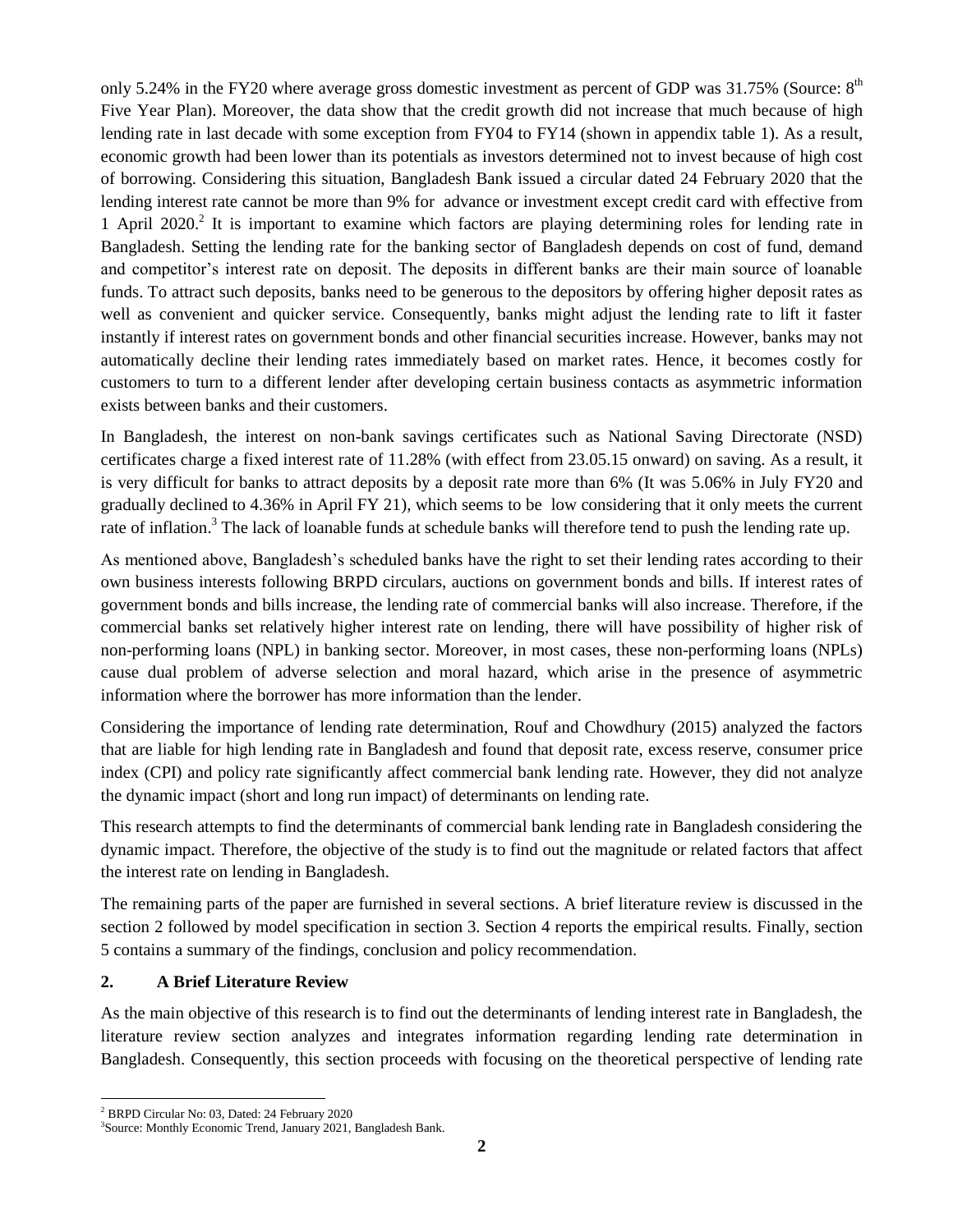determination in sub-section 2.1, followed by empirical evidence from both international and domestic context in sub-section 2.2 and finally discusses the literature gap in sub-section 2.3.

# **2.1 Theory related to interest rate determination**

Theoretically the interest rate on lending is broadly determined by five approaches such as (i) Classical theory of interest rate determination or Real theory of interest rate determination (ii) Neo-classical theory of interest rate determination or Loanable fund theory of interest rate determination (iii) Interest rate determination through Keynesian theory of liquidity preference (iv) Neo-Keynesian theory of interest rate determination or Modern theory of interest rate determination (v) Interest rate determination by Fisher's model approach.

Classical theory of interest rate determination or real theory of interest rate determination was introduced by Cassels (1903), A.C Pigou (1936) and then developed by Taussing (2013) and Walras (2014). They all found that real factors such as productivity determine the real interest rate. In this theory, interest rate is determined by the intersection of demand for money and supply of money for investment. Following classical theory, D.H. Robertson (1937) developed the theory of neo-classical regarding interest rate determination based on loanable fund by incorporating both real sectors and monetary sectors. The difference between classical theory and neoclassical theory is that in classical theory only saving (saving indicates goods and services consumed for productive purposes instead of money) is considered for investment whereas in neo-classical theory savings including hoarded wealth, banks credit, disinvestment wealth are considered as loanable fund for investment.

J.M Keynes (1936) determined interest rate through the theory of liquidity preference. According to his theory, interest rate is the point at which demand for money is equal to supply of money in the money market. In this connection, the interest rate can be determined by changes in the money supply by central bank through open market operations either purchasing or selling bonds. Interest rate is also determined by cash reserve ratio which is set by the central bank of a country. On the other hand, the demand for money is the demand for currency that people hold and the reserves maintained by the banks. For example, Gambacarta (2008) pointed out that a rise in the money market rate surges the opportunity cost of other forms of financing such as bonds, National Saving Certificate etc., which makes lending rate more attractive. This form of mechanism increases demand for money and consequently raises lending rate. Therefore, the interest rate is the equilibrium magnitude of demand for and supply of money. Commercial banks balance sheet can be another approach of interest rate determination as commercial banks are operating as oligopolistic market where banks set lending rate considering demand for loans and cost of the fund of that loan. Following Keynes, Hicks (1983) develops a modern theory based on savings and investment form classical theory of interest, demand for money and supply of money from Keynes's liquidity preference in which interest rate is determined jointly from goods market and money market through IS and LM curve where IS curve represents saving and investment in the goods market and LM curves shows equilibrium in the money market for real money balance. Besides these theories, Fisher (1907) postulates a new approach for interest rate determination where interest rate is proportionately changed by expected rate of inflation. However, this change may not necessarily hold in an economy due to a variety of institutional factors observed by Felstein and Eckstein (1970).

# **2.2 Empirical evidence of determinants of interest rate**

Macroeconomic indicators such as economic growth, inflation and interest rate reflect how well a country's financial stability is. According to the Keynesian income identity, investment is one of the key elements of gross domestic product (GDP). But investment is inversely related to interest rate on lending. If a country has unusual lending rate, investment will be interrupted. Therefore, it is important to keep the lending rate in a suitable condition which means not too high or too low. Due to persistent high lending rate, Bangladesh Bank sets 9% lending interest rate cap with effectivefrom1 April 2020 in order to reduce interest rate spread for encouraging the investment activities.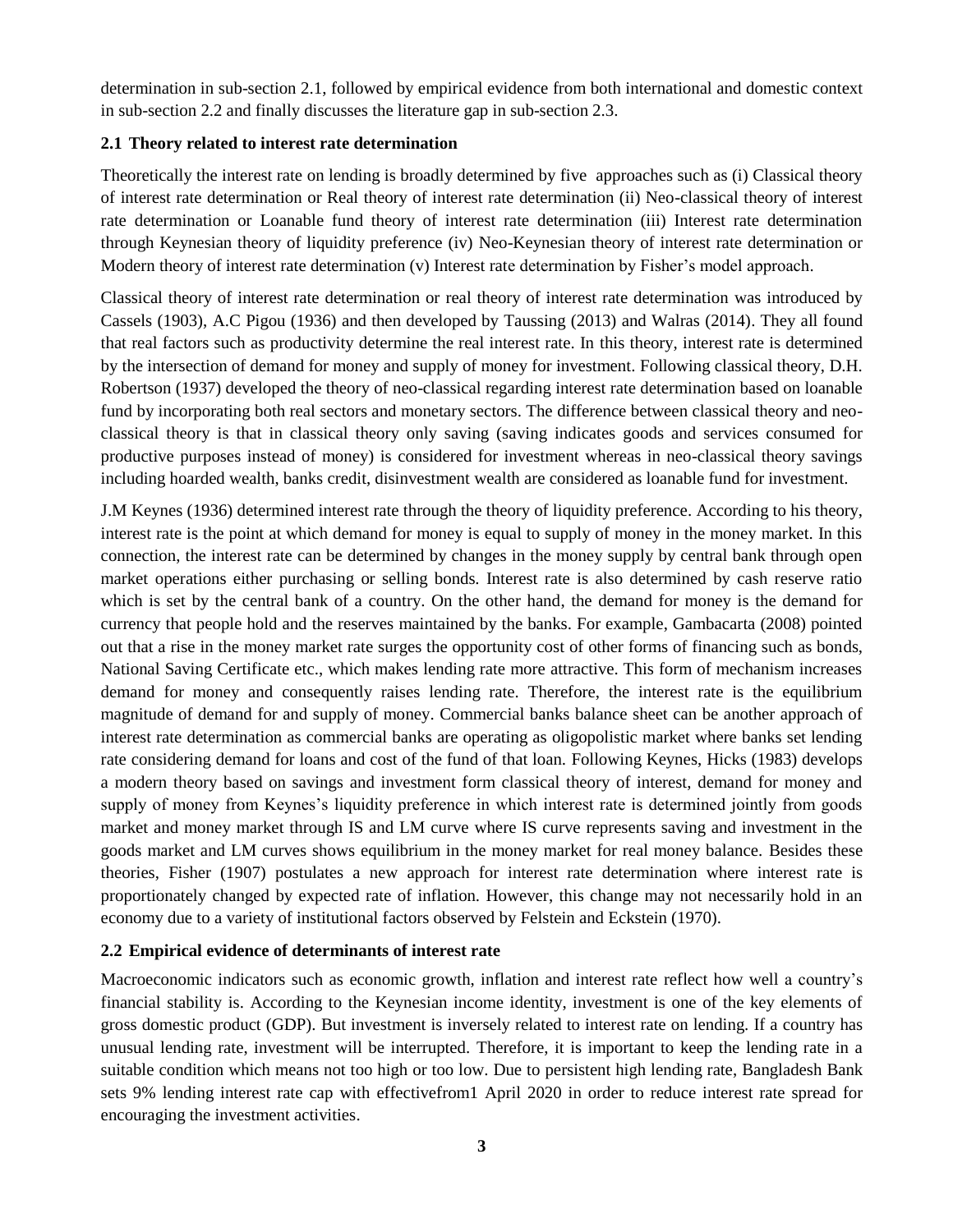Previous study by Victor and Eze (2013) suggest that lending rate as well as monetary policy measure the performance of banks because they found that lending rate and monetary policy have significantly positive impact on deposit in Nigeria. Lawrence and George (2016) found that interest rate on lending in Ghana is positively affected by nominal exchange rate and monetary policy of central bank but negatively affected by budget deficit, real GDP and inflation. Therefore, commercial banks require more emphasis on credit risk and liquidity ratio because it weakens loan disbursement and makes bank insolvent (Mitku, 2014).

In the context of Thailand, Menkhoff and Suwanaporn (2007) examine the determinants of bank lending in Thailand. They found that the increase in interest rate on deposit to compensate their increased risk and to control the potential loss of non-performing loans (NPL) are liable for high lending rate. Therefore, they suggest that banks require to be cautious in lending. Banks should not charge too low lending rate as the interest from the loan will not cover the cost of fund or too high lending rate that creates an adverse situation for the borrowers.

The performance of loan in the banking sector depends on its size, liability, non-performing loans (NPL) to total loans and inflation (Tomak, 2013). Timsina (2014) has tried to determine commercial bank lending behavior in Nepal. The analyst analyzes data from time series using Ordinary Least Square (OLS) technique where private sector credit is the dependent variable, and deposit, interest rate on deposit, cash reserve requirement ratio (CRR), liquidity ratio, GDP, inflation and exchange rate are the explanatory variables. The author has found that GDP and liquidity ratio of schedule banks have the biggest impact on their lending. Following Timesina, Bhattarai (2015) analyzes and suggests that the lending rate of commercial bank in Nepal is influenced by operating cost of bank, profitability ratio and the risk of bad loan.

Cuberoet al. (2016) express their preliminary thoughts regarding bank lending rate and spread of interest rate of Bangladesh in the IMF country report in January 2016. They explore that inflation, high NPLs, low recovery ratios for bad loans are the main drivers of higher lending rate and increased interest rate spreads in Bangladesh; however, they did not use any statistical tool or time series technique to analyze the data. They applied trend analysis only in order to explain their thoughts in the country report. Hence, there is a room for dynamic quantitative analysis in order to identify the lending rate determinants.

# **2.3 Establishing the bridge on the literature gaps in Bangladesh**

According to contemporary empirical literature, the lending rate depends on a variety of factors. Younus et.al. (2020) tried to identify the factors and determinants of lending rate behavior in Bangladesh by using Ordinary Least Square (OLS) method spanning quarterly data from 2010 to 2018. They found that deposit rate is the only determining factor of lending rate for all kinds of banks (SCBs, PCBs, SPBs and FCBs) in Bangladesh. National savings certificate (NSC) rate (both 3-year and 5-year) does not have impact on lending rate for all kinds of banks except State Owned Commercial Banks (SCBs). Moreover, they found that Non-performing Loan (NPL) has impact only in SCBs but the sign of the coefficient is negative whereas private sector credit has no impact on lending rate in Bangladesh. This work was the first attempt of lending rate determination in Bangladesh. The authors critically analyze the data to find out the determinants of lending rate; however, they did not analyze any dynamic impact of the determinants for short-run, medium run or long-run.

Rouf and Chowdhury (2015) attempted to examine the factors that influence commercial banks' lending rates in Bangladesh using Ordinary Least Square (OLS) technique based on the time series data spanning 1994- 2014 and found that Consumer Price Index (CPI), excess reserve, and deposit rate effect significantly on commercial banks' lending rate. However, they did not find non-performing loan (NPL) as statistically significant, although it is one of the most important factors forcing banks to fix high interest rates on lending.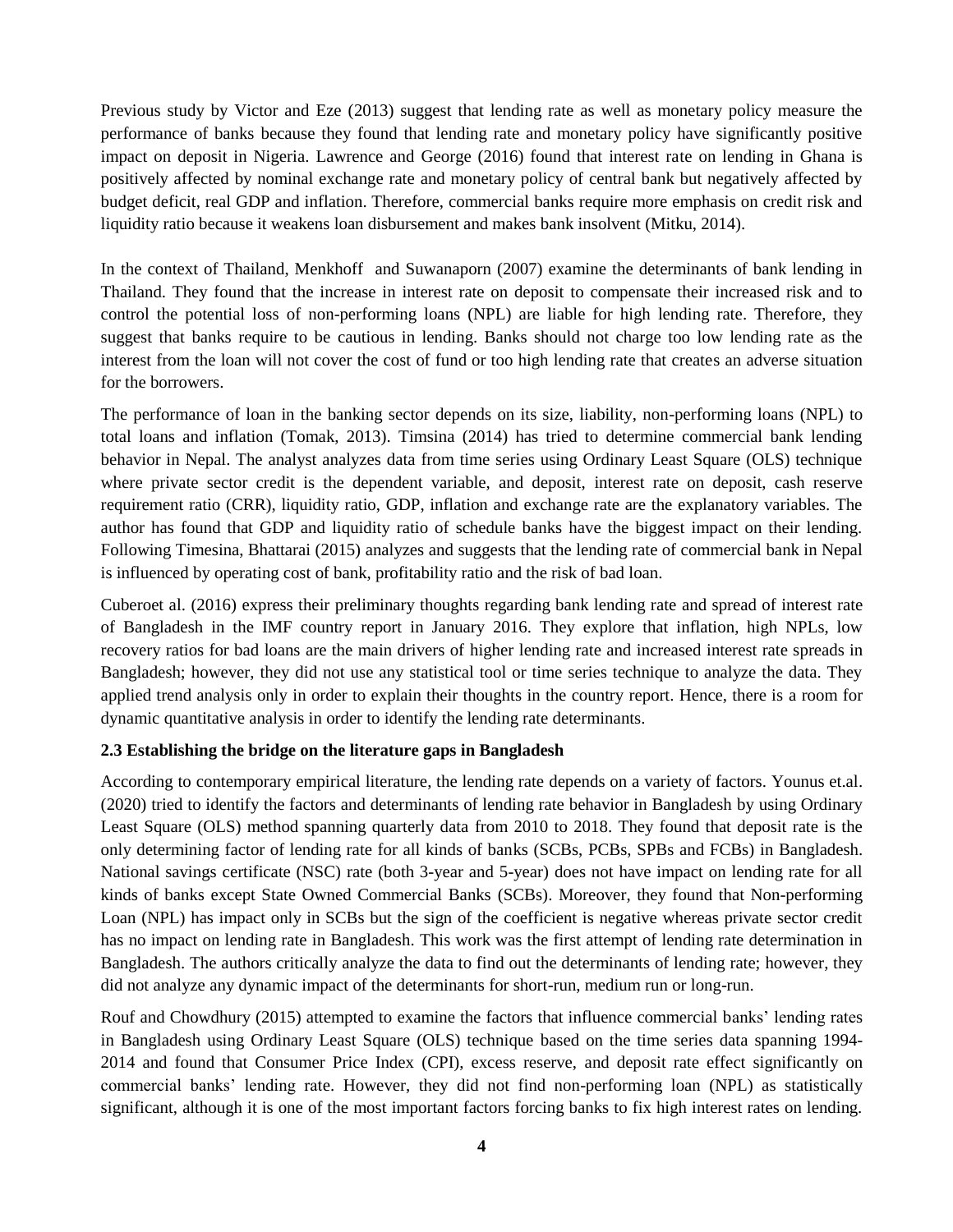Moreover, they did not use cointegration technique to analyze or identify whether there exists any long-run equilibrium relationship among the selected variables.

Rahman et. al. (2019) identify whether banks follows single digit interest rate by scrutinizing the factors of lending rate and deposit rate in Bangladesh. Authors found that loans related to consumer's credit, constructions, transportation and trade with green and SME finances have more than 9 percent interest rate while weighted average deposit rate is less than 6 percent for the whole banking sectors. In addition, they found that cost of the fund, deposit rate offered by others banks, market rate, demand and supply of loanable funds, regulatory compliances, assets-liabilities mismatch and NPLs significantly influence lending rate. This is the first paper which analyzes the single digit interest rate in the perspective of Bangladesh; however, it is limited only static analysis instead of dynamic analysis. As there was no significant study on determining dynamic factors (short-run or long-run) of commercial bank lending rate in Bangladesh, this research tries to overcome the limitations of the earlier studies and hence find determinants of commercial bank lending rate and its implication for the economy of Bangladesh.

# **3. Sources of data and Methodology**

**3.1 Variable selection and Sources of data:** Data on lending rate (LR), deposit rate (DR), per capita employment cost (PCEC), profitability ratio (PFR), ratio of net non-performing loan to total loans (NPL) of commercial banks, national saving interest (INSI) rates were collected from various publications of Bangladesh Bank (central bank of Bangladesh). Data on the ratio of money supply to GDP (MSGDP) were collected from World Development Indicators (WDI) of World Bank spanning fiscal year 1997-1998 to 2019- 2020.

**3.2 Model Specification:** This research employed the time series regression method for empirical analysis of the lending rate on other regressors that are identified in the literature review.

The model can be specified implicitly as follows:

$$
LR_i = f(DR_i, PCEC_i, PFR_i, NPL_i, INSI_i, MSGDP_i, Z_i)
$$

where  $LR$ <sup> $\tau$ </sup>= lending rate at year *t*,  $DR$  = deposit rate at year *t*,  $PCEC$  = per capita employment cost at year *t*, *PFR*<sup> $t$ </sup>= profitability ratio of commercial bank at year *t*, *NPL*<sub> $t$ </sub>=ratio of net non-performing loan to total loans at year *t*, *INSI*<sub> $t$ </sub>= national saving interest at year *t*, *MSGDP*<sub>*t*</sub></sub> = ratio of money supply to GDP at year *t*, and  $Z_t$ = variables which are not included in the model at that time *t*.

Following Rouf and Chowdhury (2015), this paper developed the lending rate model for Bangladesh explicitlyas:

$$
LR_t = \alpha_0 + \beta_1 DR_t + \beta_2 PCEC_t + \beta_3 PFR_t + \beta_4 NPL_t + \beta_5 INSI_t + \beta_6 MSGDP_t + Z_t
$$

Before analysis of the data, the variables were tested by the Augmented Dickey Fuller (ADF) test to ensure whether the variables have unit root or not.

**3.3.1 Testing the Unit Root:** According to Engle and Granger (1987), most of the time series in macroeconomic variables are non-stationary at levels. Therefore, in order to seek for proper methodology to establish the economic relationship among the macroeconomic variables, checking stationarity of the variables is required for time series data. Otherwise, the results of the regression will be spurious (nonsense). A variable is said to be stationary if its ADF values larger than the critical values.

Then, cointegration test was used to identify whether long run equilibrium relationship exists among the selected variables or not.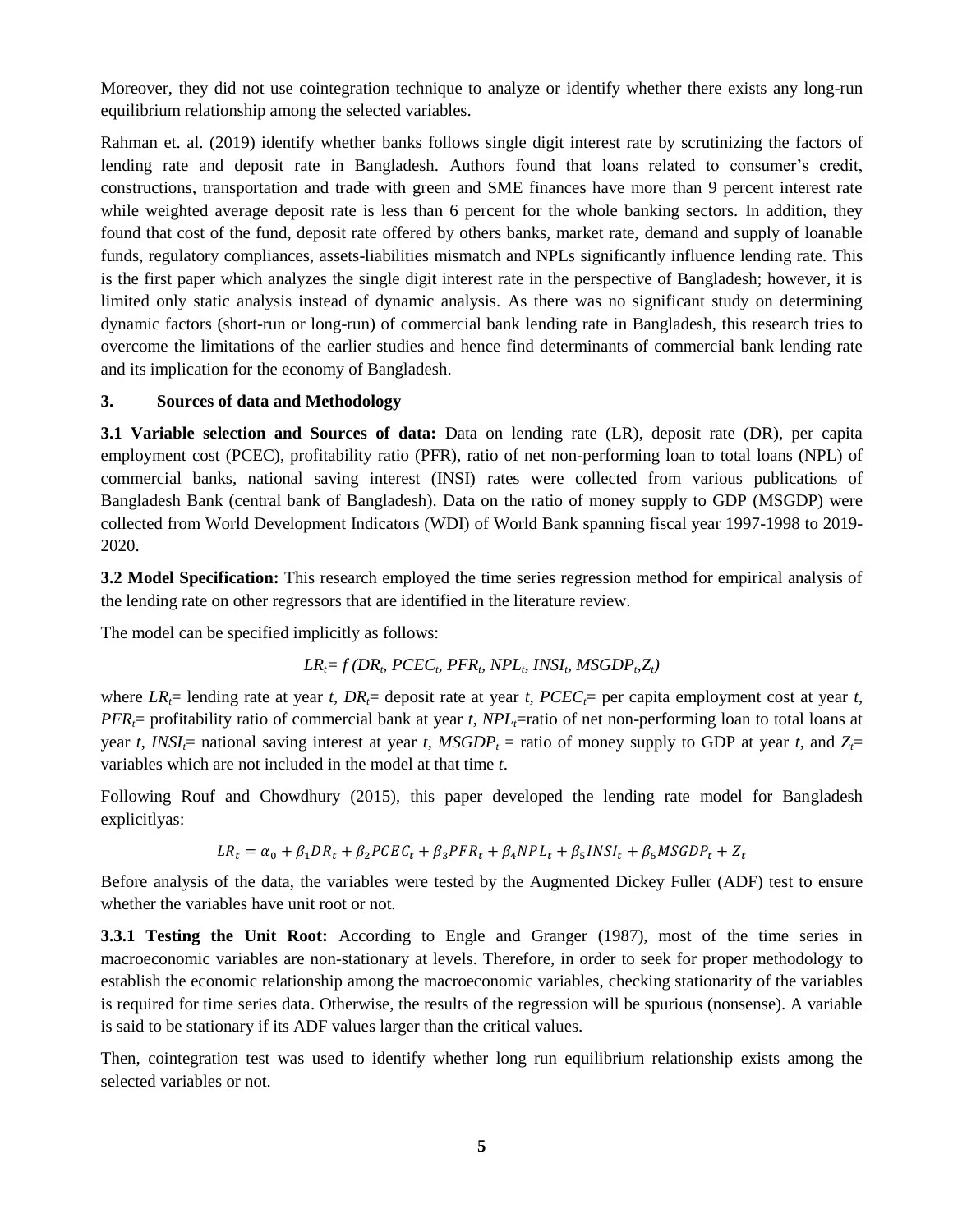**3.3.2 Testing the Cointegration:** In cointegration test, null hypothesis is a series that are not cointegrated whereas alternative hypothesis is a series of cointegration among the selected variables. If the linear combination of selected time series variables is integrated of order 1 i.e., I (1), then the variables will be stationary as well as cointegrated at first difference. This implies that, in the short run, time series variables may fluctuate from one another; however, they will proceed to gather in the long run. In order to examine whether the long run equilibrium relationship exists among the selected variables or not, the Johansen System Cointegration Test for multivariate is used.

In time series analysis, cointegrating regression model only pay attention to the long-run equilibrium relations, and does not consider any short-run dynamics explicitly. However, time series modeling is not only for short run dynamics but also for long run equilibrium relationship simultaneously. Therefore, in order to test the presence of cointegration and to estimate the long-term and short-run coefficients jointly, the method of bounds testing procedure first introduced by Pesaran and Shin (1999) and later developed by Pesaran, Shin, and Smith (2001) are carried out. This bound testing approach has two main advantages while comparing with other cointegration techniques. First, the underlying regressors do not necessarily require only I (0) or only I (1) or mutually (1) by the bounds test. Second, the bounds test might be applicable even in a very small sample size. The statistic regarding this technique is Wald-statistic or F-statistic, which is a similar kind of generalized regression by Dickey-Fuller. This statistic is generally applied for testing the lag level of variables significantly. If the calculated value of F-statistic falls outside the range of critical bounds, then null hypothesis of no cointegration i.e., there is no relation among the selected variables in the long run is rejected. Next, if the relationship in the long run is found, a two-step procedure will be carried out in the next stage in order to estimate the model. This recent cointegration technique, autoregressive distributed lag (ARDL) model, is initiated by Pesaran et al. (2001). In the initial step, the lag length of the ARDL model is determined by using an appropriate lag selection criterion and in the next step, the selected model is estimated by the technique of ordinary least squares (OLS).

Following Halicioglu (2004), the general ARDL considering short-run and long-run jointly takes the form as

$$
\Delta LR_{t} = \mu + \sum_{i=1}^{n} \alpha_{i} \Delta LR_{t-i} + \sum_{i=0}^{n} \beta_{i} \Delta DR_{t-i} + \sum_{i=0}^{n} \gamma_{i} \Delta PCE C_{t-i} + \sum_{i=0}^{n} \delta_{i} \Delta PFR_{t-i} + \sum_{i=0}^{n} \theta_{i} \Delta NPL_{t-i} + \sum_{i=0}^{n} \theta_{i} \Delta NPL_{t-i} + \sum_{i=0}^{n} \theta_{i} \Delta NNS I_{t-i} + \sum_{i=0}^{n} \pi_{i} \Delta MSGDP_{t-i} + \alpha LR_{t-1} + \beta DR_{t-1} + \gamma PCE C_{t-1} + \delta PFR_{t-1} + \theta NPL_{t-1} + \theta NPL_{t-1} + \theta NPL_{t-1} + \epsilon_{t}
$$

Where  $\mu$  and  $\varepsilon_t$  are assumed to be drift component and white noise error process respectively.

However, the reliability of the results based on ARDL model should be tested by diagnostic tests and stability tests.

## **3.4 Testing the Reliability and Sensitivity of the model:**

**3.4.1 Diagnostic tests:** Lagrange multiplier (LM) test is used for serial correlation of residuals, which is also known as the Breusch-Godfrey (BG) test. The advantage of BG test over Durbin-Watson (DW) test is that it allows not only non-stochastic regressor such as lag values of the regressand but also higher-order autoregressive schemes, for instance AR (1), AR (2) etc. Moreover, moving averages of white noise error terms for higher order can also be tested by BG test. The null and alternative hypotheses of the test are as follows:

 $H_0$ : No serial correlation versus  $H_1$ : There exits serial correlation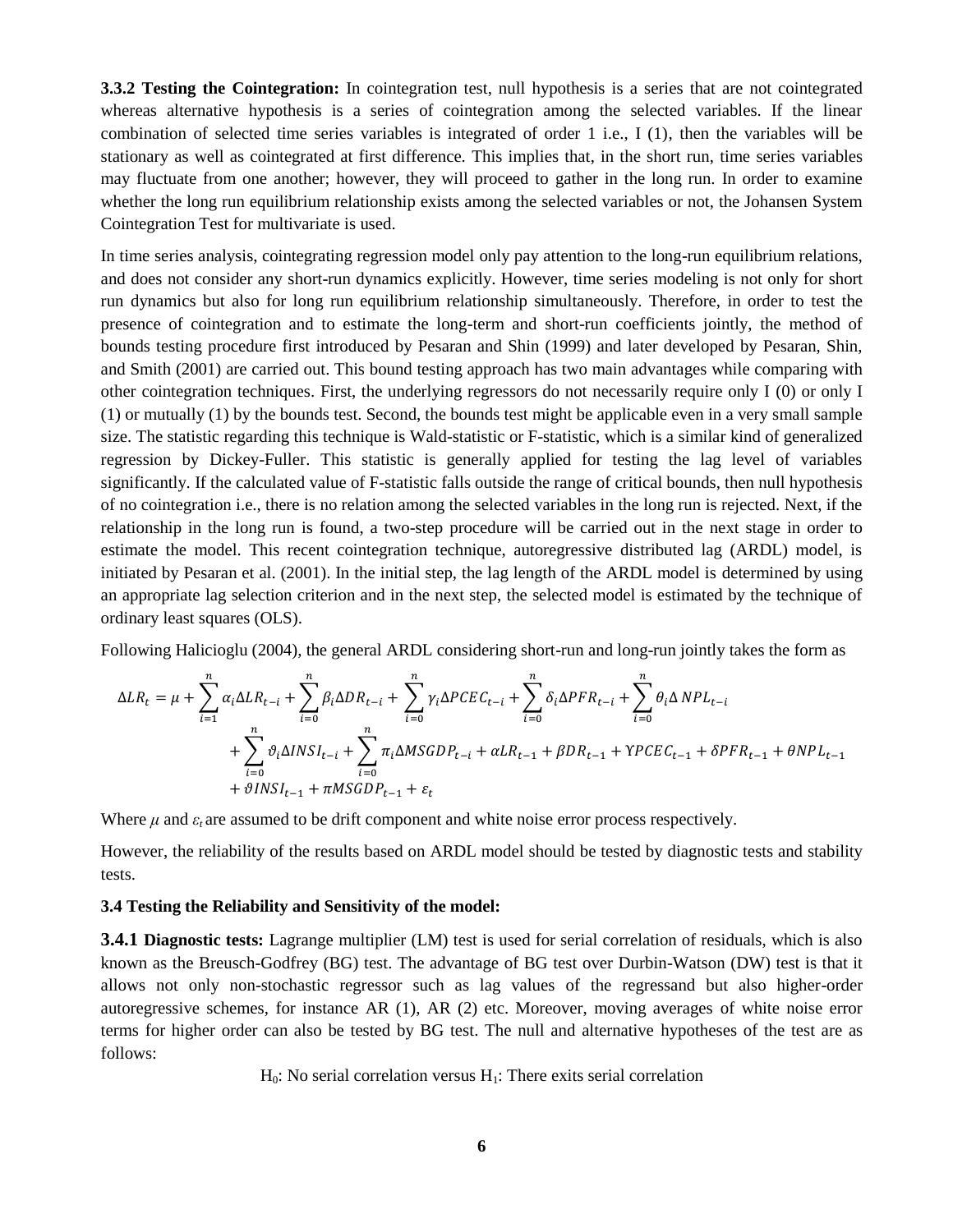Ramsey's regression specification error (RESET) test is used for measuring misspecification of the functional form. The null and alternative hypotheses related to Ramsey's RESET are given below:

 $H_0$ : Model is not mis-specified against  $H_1$ : Model is mis-specified

The advantage of using the Ramsey's RESET test is that it is easy to apply and there is no need to specify alternative model.

In time series regression, it is better to test autoregressive conditional heteroscedasticity (ARCH) effect before accepting Durbin-Watson d statistic value for testing heteroscedasticity. The ARCH test is used to check whether the model pass the diagnostic test or not. Therefore, the null and alternative hypotheses are as follows:

# $H_0$ : Homoscedasticity whereas  $H_1$ : Heteroscedasticity

**3.4.2 Stability tests:** In long time series data, it is common to have one or multiple structural breaks. In this connection, the consistency of short-term and long-term coefficients is tested using the cumulative sum (CUSUM) and the cumulative sum (CUSUM) square tests, which were suggested by Brown et al. (1975). Lending rate (LR) as dependent variable is presented in the plot of CUSUM test statistic that falls between the critical bounds at 5% significance level, which confirms that the estimated parameters are reliable over the period 1998-2020.

# **4. Empirical Results**

**4.1 Testing the Unit Root:** The descriptive statistics of the selected variables carried out at the very beginning helped observe the sample property. Moreover, correlation analysis was conducted to investigate whether any co-movement among the selected variables exist or not. In the second step, test of stationarity was carried out applying the ADF test, which shows that among the selected variables, deposit rate (DR), ratio of net nonperforming loan (NPL) to total loans are stationary at level i.e., I (0), and lending rate (LR), per capita employment cost (PCEC), profitability ratio (PFR), national saving interest (INSI) and ratio of money supply to GDP (MSGDP) are stationary at first order difference i.e., I (1). Therefore, if we regress lending rate (LR) on other variables by using Ordinary Least Squares (OLS), then the estimated coefficients of LR at level will be spurious. Consequently, it is better to test the cointegration before estimating the coefficients.

**4.2 Testing the Cointegration:** Since the null hypothesis that means time series is non-stationary, which was rejected on the basis of ADF test, consequently the time series data of selected variables are integrated of order 1 i.e., I(1). This means that there exists a long run linear relationship among the variables. Therefore, to establish whether the long run equilibrium relationship exists among the selected variables or not, the Johansen System Cointegration Test for multivariate is carried out, which shows both Trace test and the test of maximum Eigen value with 5 cointegrating equations at 5% level of significance. Therefore, the Johansen System Cointegration Test for multivariate indicates same result with trace test and test for maximum Eigen values because both tests which indicate 5 cointegration relations. However, the Johansen cointegration test for cointegration does not provide which variables have the long-run relationship. Hence, it is desired to run ARDL following the methodology in sub-section 3.3.2. However, it is imperative to select lag through lag selection criteria before analyzing ARDL.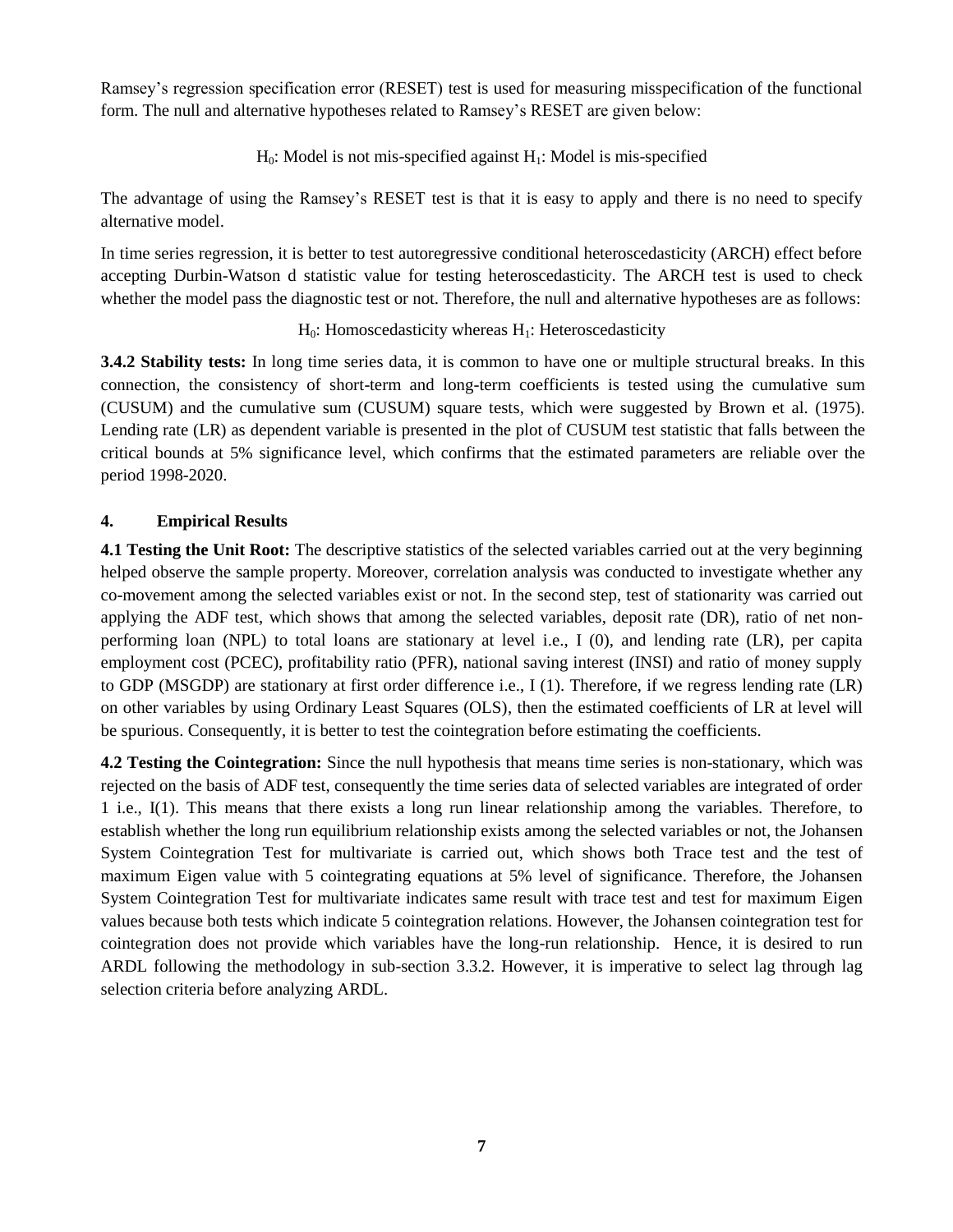|                    |         |         | Dependent variable: Lending rate (LR) |           |         |
|--------------------|---------|---------|---------------------------------------|-----------|---------|
| Regressor          | Model 1 | Model 2 | Model 3                               | Model 4   | Model 5 |
| <b>DR</b> Long-run | $1.32*$ |         |                                       |           |         |
|                    | (0.00)  |         |                                       |           |         |
| Short-run          | $1.00*$ |         |                                       |           |         |
|                    | (0.00)  |         |                                       |           |         |
| <b>PCEC</b>        |         | 49.32   |                                       |           |         |
|                    |         | (0.71)  |                                       |           |         |
|                    |         | 8.35    |                                       |           |         |
|                    |         | (0.37)  |                                       |           |         |
| <b>PFR</b>         |         |         | 11.80***                              |           |         |
|                    |         |         | (0.08)                                |           |         |
|                    |         |         | $-4.48$                               |           |         |
|                    |         |         | (0.59)                                |           |         |
| <b>NPL</b>         |         |         |                                       | $0.21***$ |         |
|                    |         |         |                                       | (0.08)    |         |
|                    |         |         |                                       | $-0.10**$ |         |
|                    |         |         |                                       | (0.03)    |         |
| <b>INSI</b>        |         |         |                                       |           | 1.42    |
|                    |         |         |                                       |           | (0.68)  |
|                    |         |         |                                       |           | 0.56    |
|                    |         |         |                                       |           | (0.30)  |
|                    |         |         |                                       |           |         |

## **Table 3 Estimation results of ARDL controlling MSGDP, FY 1997-98 to 2018-19**  Dependent Variable: Lending rate (LR)

Source: Author's own calculation

Where \*, \*\* and \*\*\* denote at 1%, 5% and 10% level of significance respectively.

The estimation results shown in Table 3 are obtained from ARDL using Lending rate (LR) as response and other variables as stimulus after controlling the ratio of money supply to GDP. The first row indicates the different models while using different exogenous and the rest of the rows show the coefficients in the long-run and short-run with respective p-values in the brackets.

The coefficient  $\hat{\beta}$  =1.32 in the second column of Table 3 indicates positive relationship between lending rate and deposit rate in the long-run which is expected. Moreover, there exists short-run positive relation between lending rate and deposit rate as  $\widehat{\beta_0}$  =1.00, which indicates that if deposit rate increases by 1 percent in the short-run, the lending rate will be increased by 1.00 percent at 1% level of significance.

In the third column of Table 3, the coefficient  $\hat{\gamma} = 49.32$  shows expected positive relation between lending rate and per capita employment cost in the long-run after controlling the ratio of money supply to GDP. As there exits long-run equilibrium relationship between lending rate and per capita employment cost, the short-run relationship has been observed and found the coefficient  $\hat{\Upsilon}_0 = 8.35$  which is insignificant.

In the fourth column of Table3, the long-run profitability ratio of schedule banks is  $\hat{\delta}$  = 11.8 which shows that if profitability ratio increases by 1 percent, then lending rate will be increased by 11.8 percent and it is significant at 10% level of significance. However, profitability ratio of schedule banks in the short-run is insignificant as p-values are exceeded compared to the level of significance. It might happen due to competitiveness of the commercial banks while setting lending rate in the short-run.

The coefficient of ratio of non-performing loan to total loans in the fifth column of Table 3 is estimated from Model 4. The coefficient  $\hat{\theta} = 0.21$  shows the positive relation between lending rate and ratio of nonperforming loan to total loans in the long-run. Therefore, if the ratio of non-performing loan to total loans increases by 1 percent, the lending rate will rise by 0.21 percent in the long-run at 10% level of significance. However, in the short-run, the estimated coefficient  $\widehat{\theta_0}$  = -0.10 which shows unexpected negative relation between lending rate and ratio of non-performing loan to total loans. The reason behind this negative relation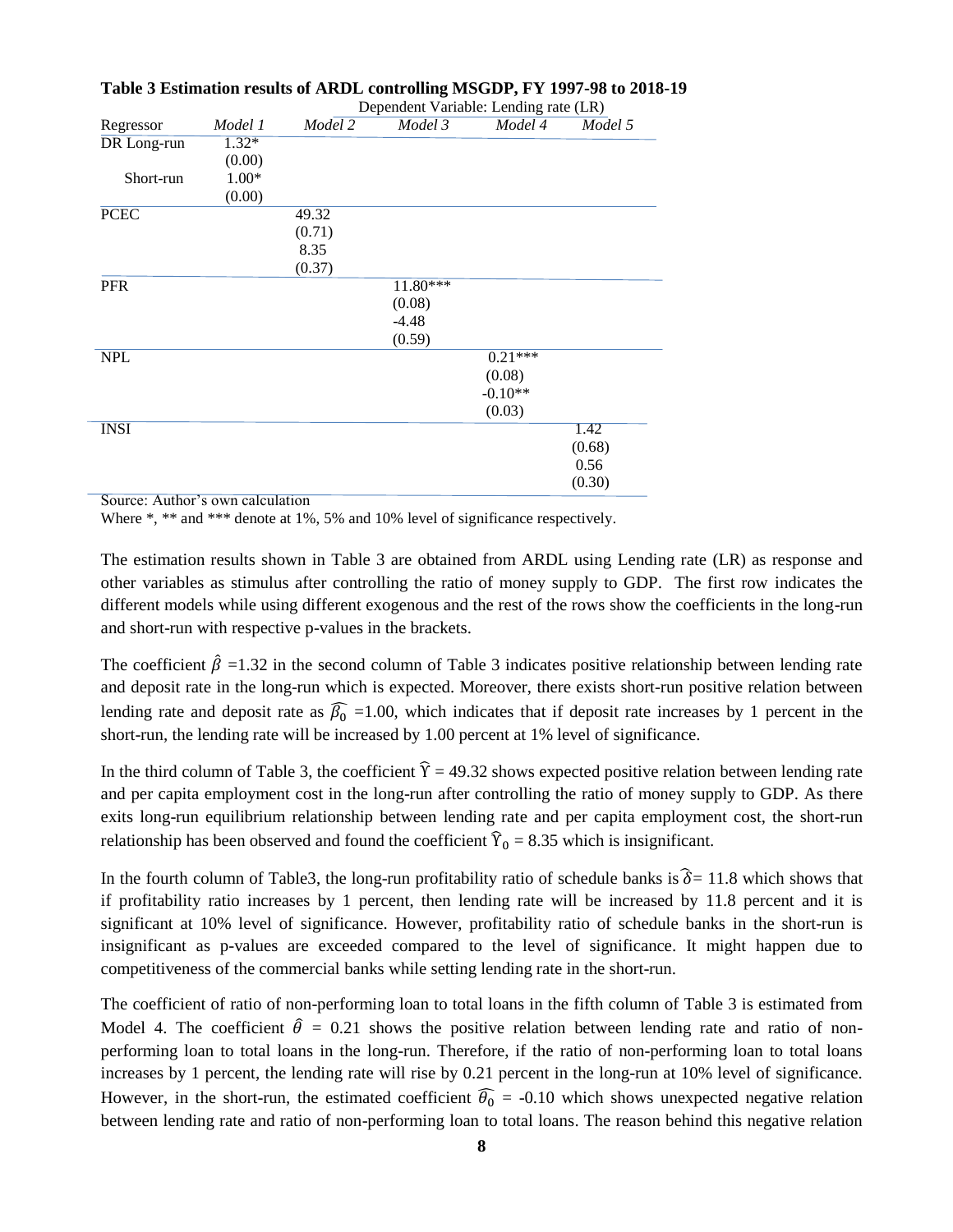is that sometimes banks reschedule the non-performing loans after taking down payment and hence decrease the interest rate on lending in the short-run. Consequently, if the ratio of non-performing loan to total loans increases by 1 percent, the lending rate decreases by 0.10 percent in the short at 1% level of significance due to reschedule. When banks fail to recover the bad loans in the long-run, the lending rate is increased by the banks.

The coefficient of national saving interest is insignificant both in the long-run and long-run. As Government impose 10% income tax (dated 2 July 2019) on National Savings Certificate (NSD) under Income Tax Ordinance, 1984 Section 52D, hence saving interest is insignificant on lending rate determination.

Now, ARDL model is estimated (presented in appendix in table 4 and table 5) considering all covariate and presented below:

| Panel I: Bounds Testing to Cointegration |                                       |                     |  |  |
|------------------------------------------|---------------------------------------|---------------------|--|--|
| <b>Estimated Model</b>                   | $f(LR/DR_t PCEC_b PFR_b NPL_tINSI_t)$ |                     |  |  |
| <b>Optimal Lag Length</b>                |                                       | (1, 1, 1, 10, 0, 0) |  |  |
| <b>F</b> -statistics                     |                                       | $4.30**$            |  |  |
| Critical Values $(T=21)$                 |                                       |                     |  |  |
|                                          | Lower Bounds $I(0)$                   | Upper Bounds $I(1)$ |  |  |
| 1 percent level                          | 4.134                                 | 5.761               |  |  |
| 5 percent level                          | 2.91                                  | 4.193               |  |  |
| 10 percent level                         | 2.407                                 | 3.517               |  |  |
| Panel II: Diagnostic tests               | <b>Statistics</b>                     | P-value             |  |  |
| $R^2$                                    | 0.981054                              |                     |  |  |
| Adjusted $R^2$                           | 0.9655                                |                     |  |  |
| <b>F-statistics</b>                      | 63.2876*                              | 0.0000              |  |  |
| Breusch – Godfrey LM test                | 1.3572                                | 0.3054              |  |  |
| <b>ARCH</b> test                         | 0.4837                                | 0.4957              |  |  |
| <b>Ramsey RESET</b>                      | 0.1805                                | 0.6799              |  |  |
| <b>CUSUM</b>                             | Stable                                |                     |  |  |
| $CUSUM_{sa}$                             | Stable                                |                     |  |  |

## **Table 4. The result of Cointegration Test using ARDL,FY 1997-98 to 2018-19**

Source: Author's own calculations

where \*,\*\* and \*\*\* indicate significance levels at 1%, 5% and 10% respectively.

|                             | <b>Dependent Variable LR</b> |                |
|-----------------------------|------------------------------|----------------|
| <b>Independent Variable</b> | <b>ARDL</b> coefficient      | <b>P-value</b> |
| Constant                    | 1.2718                       | 0.4134         |
| DR                          | $1.1971$ <sup>*</sup>        | 0.0000         |
| <b>PCEC</b>                 | $-1.0524$                    | 0.1471         |
| <b>PFR</b>                  | 4.8963                       | 0.1539         |
| <b>NPL</b>                  | $0.0614***$                  | 0.0108         |
| <b>INSI</b>                 | 0.0910                       | 0.2610         |

**Table 5. Long run Results and Their Robustness, FY 1997-98 to 2018-19**

Source: Author's own calculations.

Note: \* and \*\* indicate the significance at 1% and 5% levels.

In panel II of table 4, the LM statistics satisfy no serial correlation of accepting  $H_0$  at 1% level of significance as p-value**>**level of significance.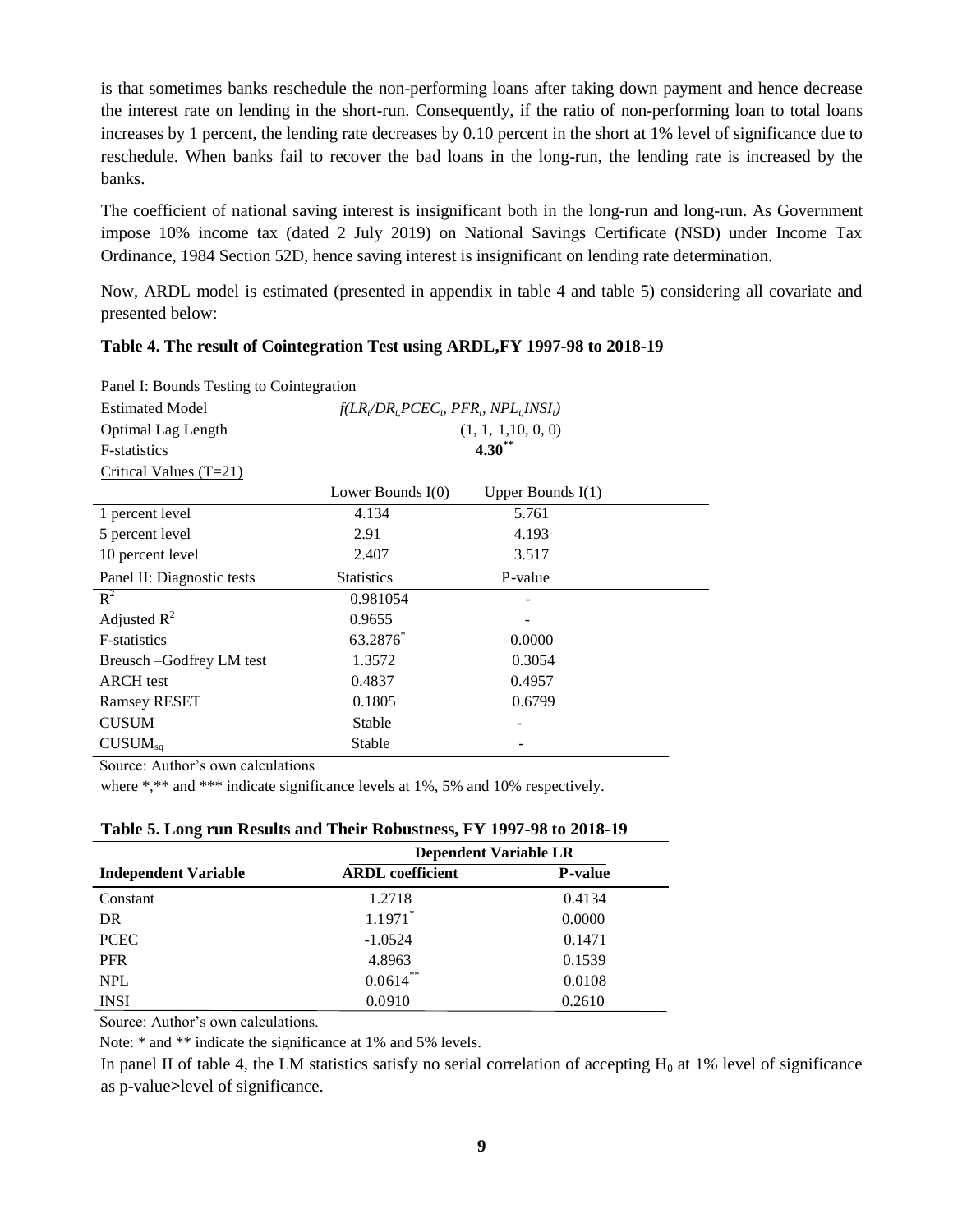Following the methodology, the ARCH test and Ramsey RESET test explain that there is no heteroscedasticity and misspecification in the selected model.

In table 4, the parameter consistency based on CUSUM and CUSUMsq plot show that they are stable at 5% level of significance under the critical bound, which is shown in appendix in graph 1.

The estimation results, shown in Table 5, indicate that the coefficient of deposit rate (DR) is statistically significant at 1% level of significance with expected sign as the probability value is 0.0000. Moreover, the coefficient of ratio of net non-performing loan (NPL) to total loans is statistically significant at 5% level of significance with expected sign as the probability value is 0.0108.

The result shows that there exists a positive relationship between the lending rate (LR) and deposit rate (DR) in the banking sector. This means if DR increases, it leads to an increase in lending rate. If deposit rate (DR) is increased by 1 percent, then in the long run the lending rate (LR) is increased by 1.1971 percent at 1% level of significance under ceteris paribus. As LR is the yardstick of loan transaction, therefore, commercial banks depend on DR (the less, the better) in order to accelerate loan disbursement or investment, which improves the overall macroeconomic situation of the country.

The most important key factor for determining lending rate is the non-performing loan or bad loan. This variable is included in the analysis because the concept of collecting data on that variable comes in 1990s. Considering the situation, which is worsening continuously, government has taken initiatives to collect the data. In the long-term, if the net non-performing loan (NPL) to total loans is increased by 1 unit, the lending rate (LR) is increased by 0.0614 percentage points. Therefore, it causes the high lending rate in the banking sector.

Since there exists long-run equilibrium relationship among the selected variables, it is necessary to analyze the short-run relationship. In this connection, error correction mechanism (ECM) was carried out to tie the shortrun behavior of variables to its long-run.

| Panel I                        |                       | Dependent Variable LR |                |  |
|--------------------------------|-----------------------|-----------------------|----------------|--|
| <b>Variable</b>                | <b>Coefficient</b>    | <b>T-Statistics</b>   | <b>P-value</b> |  |
| Constant                       | $-1.4080$             | $-6.8199$             | 0.0000         |  |
| $\Delta$ DR <sub>t</sub>       | $1.0721$ <sup>*</sup> | 14.8183               | 0.0000         |  |
| $\triangle$ PCECR <sub>t</sub> | $-10.3491$            | $-5.4519$             | 0.0002         |  |
| $\Delta$ PFR <sub>t</sub>      | 1.5102                | 0.8740                | 0.4008         |  |
| $R^2$                          | 0.9400                |                       |                |  |
| Adjust $R^2$                   | 0.9294                |                       |                |  |
| D.W stat                       | 1.9869                |                       |                |  |
| Panel II: Test                 | $\chi^2$ -statistics  |                       | <b>P-value</b> |  |
| $\chi^2$ Serial                |                       | 4.8662                |                |  |
| $\chi^2$ ARCH                  | 0.5233                |                       | 0.4694         |  |
| $\chi^2$ Hetero                |                       | 16.7663               | 0.1150         |  |
| $\chi^2$ Reset                 | 0.3758                |                       | 0.5398         |  |

| Table 6. Short run Results, spanning Fiscal Year 1997-1998 to 2018-2019 |  |  |  |
|-------------------------------------------------------------------------|--|--|--|
|                                                                         |  |  |  |

Source: Author's own calculations.

Note:  $\chi^2$  Serial is the Breusch-Godfrey-Pagan LM test statistic for testing no serial correlation,  $\chi^2$  ARCH is used to test "no autoregressive conditional heteroscedasticity" by the Engle's test statistic,  $\chi^2$  Hetero test statistic is used for testing the heteroscedasticity and  $\chi^2$  Reset is the Ramsey's test statistic for testing misspecification of the functional form. Also, \*, \*\* and \*\*\*indicate the significant levels at 1%, 5% and 10% respectively.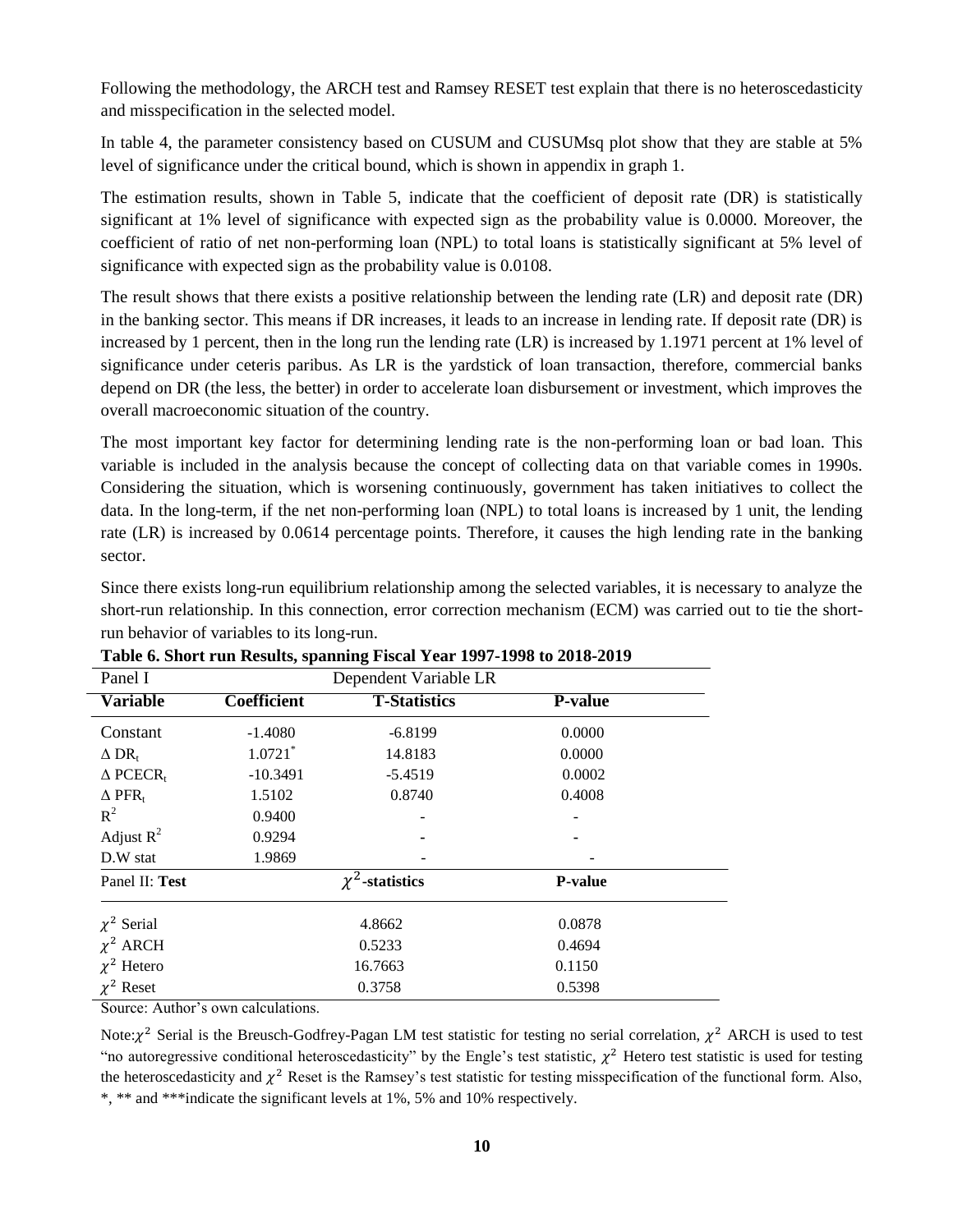In Table 6,  $\widehat{\beta_0} = 1.0721$  shows that 1 percent increase in deposit rate in the short-run at period t leads to an increase 1.0721 percent in lending rate in the short-run at period t under ceteris paribus and this increment is statistically significant at 1% level of significance.

The short-run coefficient of per capita employment cost is significant but unexpectedly negative due to shock such as technology import, training to improve shills of employee etc. However, it is insignificant in the longrun.

The adjusted  $\mathbb{R}^2$  is quite high in the short run model as shown in Column 2 of Table 6. However, the dominance of return on asset, excess reserve ratio, Cash Reserve Requirements (CRR), lack of user-friendly environment for investment, political instability and other factors which are non-economic may play considerable role for adjusted  $\mathbb{R}^2$ .

| Twist $\alpha$ introduced connectional two abing the $\Delta$ $\beta$ is $\beta$ to $\beta$ abis $\beta$<br>Panel I: Bounds Testing to Cointegration |                                         |                     |  |
|------------------------------------------------------------------------------------------------------------------------------------------------------|-----------------------------------------|---------------------|--|
| <b>Estimated Model</b>                                                                                                                               | $f(LR/DR_t PCEC_p, PFR_p, NPL_tINSI_t)$ |                     |  |
| Optimal Lag Length                                                                                                                                   |                                         | (1, 0, 0, 0, 0, 0)  |  |
| F-statistics                                                                                                                                         |                                         | $12.24***$          |  |
| Critical Values $(T=22)$                                                                                                                             |                                         |                     |  |
|                                                                                                                                                      | Lower Bounds $I(0)$                     | Upper Bounds $I(1)$ |  |
| 1 percent level                                                                                                                                      | 3.9                                     | 5.419               |  |
| 5 percent level                                                                                                                                      | 2.804                                   | 4.013               |  |
| 10 percent level                                                                                                                                     | 2.331                                   | 3.417               |  |
| Panel II: Diagnostic tests                                                                                                                           | <b>Statistics</b>                       | P-value             |  |
| $R^2$                                                                                                                                                | 0.9569                                  |                     |  |
| Adjusted $R^2$                                                                                                                                       | 0.9398                                  |                     |  |
| F-statistics                                                                                                                                         | 55.5947*                                | 0.0000              |  |
| Breusch –Godfrey LM test                                                                                                                             | 0.8704                                  | 0.5387              |  |
| <b>ARCH</b> test                                                                                                                                     | 0.2114                                  | 0.6508              |  |
| <b>Ramsey RESET</b>                                                                                                                                  | 0.3673                                  | 0.5542              |  |
| <b>CUSUM</b>                                                                                                                                         | Stable                                  |                     |  |
| $CUSUM_{sa}$                                                                                                                                         | Stable                                  |                     |  |

**Considering the data from fiscal year 1997-98 to 2019-20, we get the results as follows: Table 7. The result of Cointegration Test using ARDL, FY 1997-98 to 2019-20**

Source: Author's own calculations

where \*,\*\* and \*\*\* indicate significance levels at 1%, 5% and 10% respectively.

| Table 8. Long run Results and Their Robustness, FY 1997-98 to 2019-20 |  |  |
|-----------------------------------------------------------------------|--|--|
|                                                                       |  |  |

|                             | <b>Dependent Variable LR</b> |                |  |
|-----------------------------|------------------------------|----------------|--|
| <b>Independent Variable</b> | <b>ARDL</b> coefficient      | <b>P-value</b> |  |
| Constant                    | 2.007                        | 0.5902         |  |
| DR                          | 1.3035                       | 0.0000         |  |
| <b>PCEC</b>                 | $-3.0747$                    | 0.0982         |  |
| <b>PFR</b>                  | 1.6600                       | 0.8128         |  |
| <b>NPL</b>                  | 0.0265                       | 0.5587         |  |
| <b>INSI</b>                 | 0.1014                       | 0.6156         |  |

Source: Author's own calculations.

Note:  $*$  and  $**$  indicate the significance at 1% and 5% levels.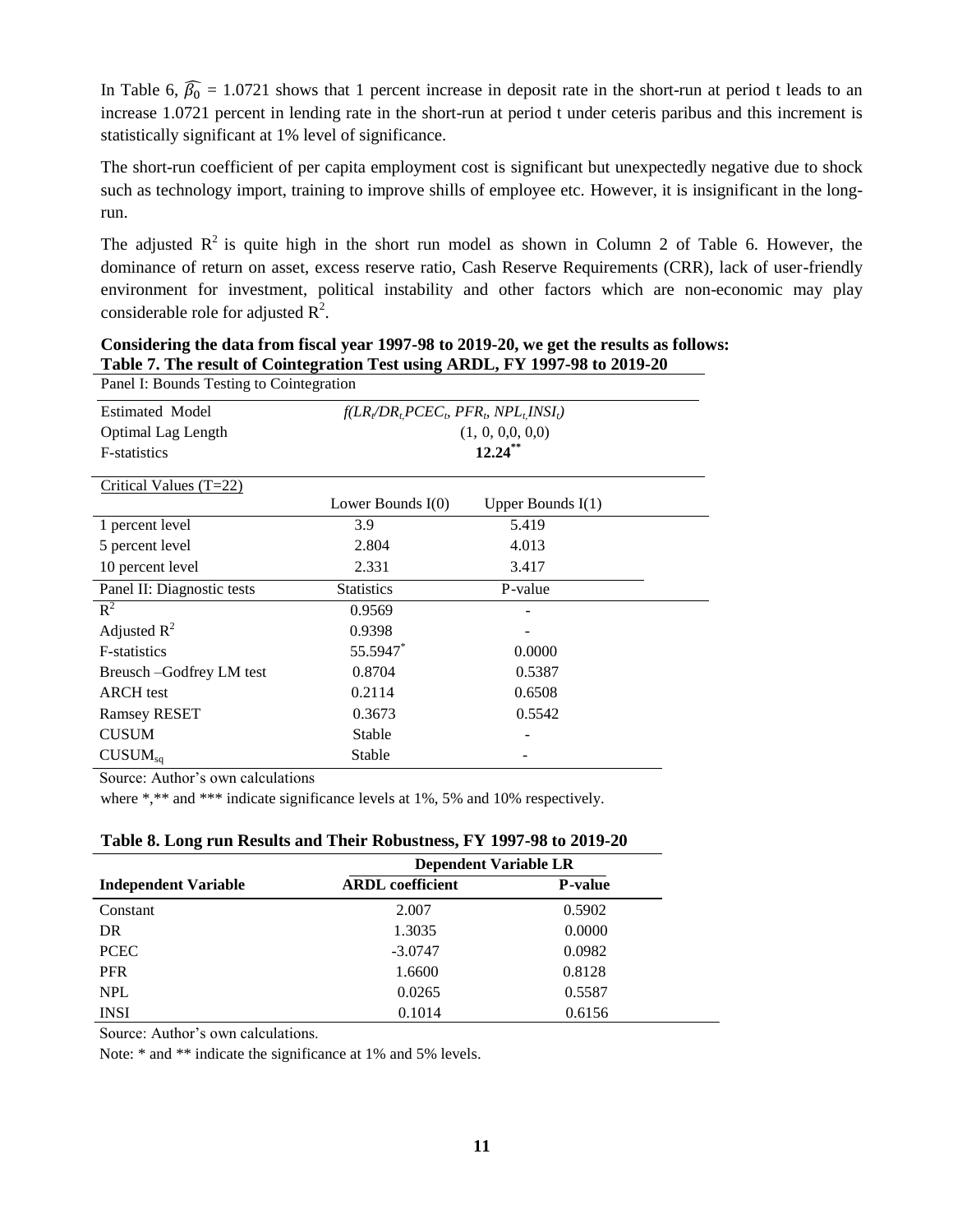| Panel I           |             | Dependent Variable LR |                |
|-------------------|-------------|-----------------------|----------------|
| Variable          | Coefficient | <b>T-Statistics</b>   | P-value        |
| Constant          | 1.6222      | 0.5220                | 0.6093         |
| $DR_{t}$          | $1.0534*$   | 4.6717                | 0.0003         |
| $PCECR_t$         | $-2.4848$   | $-1.8073$             | 0.1090         |
| $PFR_t$           | 1.3415      | 0.2458                | 0.8092         |
| $NPL_1$           | 0.0214      | 0.6078                | 0.5524         |
| INSI <sub>t</sub> | 0.0819      | 0.5583                | 0.6050         |
| $R^2$             | 0.8346      |                       |                |
| Adjust $R^2$      | 0.8346      |                       |                |
| Panel II: Test    |             | $\chi^2$ -statistics  | <b>P-value</b> |
| $\chi^2$ Serial   |             | 1.2212                | 0.5430         |
| $\chi^2$ ARCH     |             | 0.2312                | 0.6307         |
| $\chi^2$ Hetero   |             | 5.6813                | 0.4598         |
| $\chi^2$ Reset    |             | 0.5697                | 0.4504         |

**Table 9. Short run Results, spanning Fiscal Year 1997-1998 to 2019-2020**

Source: Author's own calculations.

Note:  $\chi^2$  Serial is the Breusch-Godfrey-Pagan LM test statistic for testing no serial correlation,  $\chi^2$  ARCH is used to test "no autoregressive conditional heteroscedasticity" by the Engle's test statistic,  $\chi^2$  Hetero test statistic is used for testing the heteroscedasticity and  $\chi^2$  Reset is the Ramsey's test statistic for testing misspecification of the functional form. Also, \*, \*\* and \*\*\*indicate the significant levels at 1%, 5% and 10% respectively.

From Table 8 and Table 9, we found that all the coefficients except deposit rate have no impact after inclusion of FY20 data. It might happen as lending rate was administered by Banking Regulation and Policy Department of Bangladesh Bank through issuing a circular regarding interest rate on lending dated 24 February 2020. In this circular, the lending rate was set not more than 9% for all loans and advances except credit card with effective from 1 April, 2020. This capping on the lending rate may affect its determinants.

# **5. Conclusion**

Interest rate on lending is one of the important tools of a modern banking system, which greatly impacts economy. The higher the rate of interest on loans the lower will be the investment and thereby it will negatively impact the economic growth. This study attempts to investigate the possible factors that are liable for persistent high lending rate in Bangladesh. The annual data of the variables – deposit rate, per capita employment cost of schedule banks, profitability ratio of commercial banks, ratio of non-performing loan to total loans, national saving interest, ratio of money supply to GDP were used as explanatory variables, following theoretical evidence of lending rate determinants from different countries. Several time series econometric techniques such Augmented Dickey Fuller test for testing unit root, Johansen Cointegration test for long-run equilibrium relation, Auto Regressive Distributed Lag (ARDL) model for estimating coefficients were employed. This research found that deposit rate and ratio of non-performing loan to total loans have impact on lending rate determination in Bangladesh both in the short-run and long-run after controlling the ratio of money supply to GDP and considering data from fiscal year 1997-98 to 2018-19. For instance, if deposit rate increases by 1 percentage then the lending rate will be increased by 1.32 percentage point in the long-run which is statistically significant at 1% level of significance. If the net ratio of non-performing loan to total loans increases by 1 percent, the lending rate will rise by 0.21 percentage point in the long-run at 10% level of significance. Moreover, profitability ratio has long-run impact on lending rate determination in Bangladesh. Furthermore, the paper found that deposit rate in both the long-run and short-run has an impact on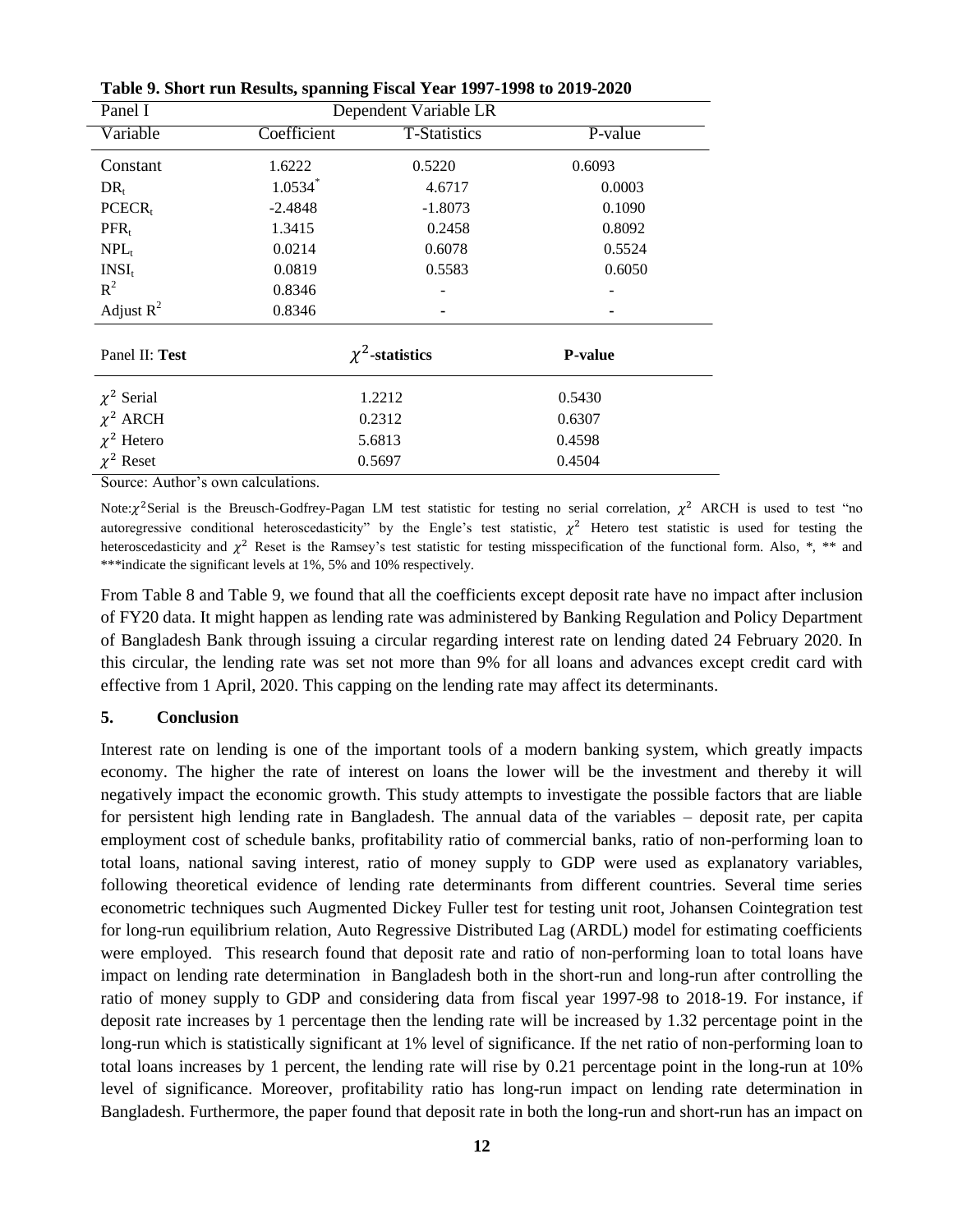lending rate whereas ratio of non-performing loan to total loans has only the long-run affect behind lending rate in the banking sector. Therefore, deposit rate, profitability ratio, and net non-performing loan to total loans are the determinants of commercial banks' lending rate in Bangladesh. These findings will help not only the Central Bank of Bangladesh and commercial banks but also the policy makers as well as government to take bank lending rate policy after fine-tuning its determinants. Moreover, based on the above findings, the following recommendations should be taken regarding lending rate so that lending rate becomes conducive to investment and continuous economic growth in Bangladesh.

## **Policy recommendations:**

- $\triangleright$  Since higher profitability ratio is one of the factors that are liable for high lending rate. Therefore, the management should think how to reduce profitability for the welfare of the society. After controlling the ratio of money supply to GDP, in the long-run, if management decreases profitability ratio by 1 percent, the lending rate will be decreased by 11.8 percent which is statistically significant at 10% level of significance.
- $\triangleright$  It is imperative to strengthen bank governance for improving asset quality because high stock of nonperforming loan is a concern in the banking sector. The high ratio of net non-performing loans to total loans reflects financial inefficiency, which should be improved through strengthen the financial intermediaries. As the net ratio of non-performing loan to total loans increase by 1 percentage point the lending rate will rise by 0.0614 percentage point in the long-run. Hence, a stable and capable financial institution is required for higher investment. In this connection, Credit Information Bureau (CIB) should be improved to help banks for better assessment of borrower creditworthiness. Volume of investment should be increased in the quality of lending. Moreover, it is essential to give power to the bank for taking legal action for NPL or bad loan collections, foreclosures without injecting stay order for loan default from the Supreme Court.
- $\triangleright$  Total volume of saving should be increased by increasing saving rate in order to boost up investment rate.
- $\triangleright$  In the analysis, deposit rate of the banks is found to have impact on lending rate considering both data samples (FY98 to FY19 and FY98 to FY20). The reason behind the impact is that there is no cap on deposit rate in both samples, while analyzing data. However, after the cap on lending rate introduced by the government on 24 February 2020 with effect from 1 April 2020, all the variables except deposit rate have found no impact on lending rate, seemingly capping on lending has impact on the market channel. Therefore, why the variables have no impact on lending rate while capping of lending interest rate can be an issue of further research.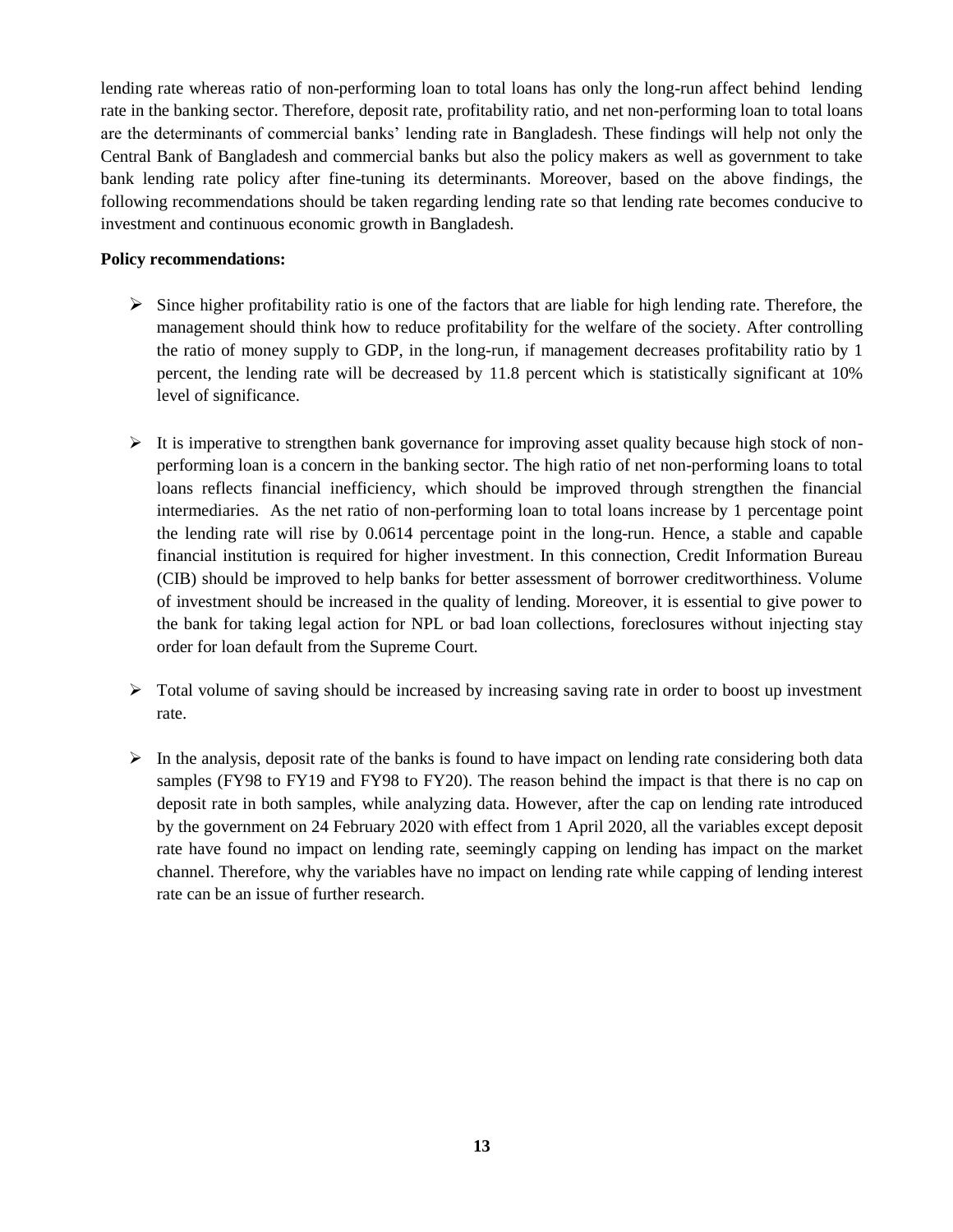# **Appendix**

**Table 1**

| <b>Fiscal Year</b> | <b>Total Credit</b> | Credit Growth (%) | <b>Excess Reserve</b> | Lending Rate |
|--------------------|---------------------|-------------------|-----------------------|--------------|
| 2003-2004          | 119889.6            |                   |                       |              |
| 2004-2005          | 140409.3            | 17.12             | 373.06                | 10.93        |
| 2005-2006          | 162842.7            | 15.98             | 387.33                | 12.06        |
| 2006-2007          | 189391.1            | 16.30             | 563.42                | 12.78        |
| 2007-2008          | 235732.9            | 24.47             | 56.43                 | 12.29        |
| 2008-2009          | 275025.1            | 16.67             | 9027.46               | 11.87        |
| 2009-2010          | 334654.8            | 21.68             | 4726.46               | 11.23        |
| 2010-2011          | 422475.7            | 26.24             | 4051.76               | 12.37        |
| 2011-2012          | 507085              | 20.03             | 2831.48               | 13.88        |
| 2012-2013          | 583077.7            | 14.99             | 2035.41               | 13.61        |
| 2013-2014          | 670166.3            | 14.94             | 501.56                | 13.06        |

Source: Monthly Economic Trends (Time series data since 1972), Statistics Department, Central Bank of Bangladesh.

#### **Table 2**

ARDL Long Run Form and Bounds Test Dependent Variable: D(LR) Selected Model: ARDL(1, 1, 1, 1, 0, 0) Case 2: Restricted Constant and No Trend Date: 02/04/21 Time: 13:57 Sample: 1998 2019 Included observations: 21

|            | <b>Conditional Error Correction Regression</b> |            |             |        |
|------------|------------------------------------------------|------------|-------------|--------|
| Variable   | Coefficient                                    | Std. Error | t-Statistic | Prob.  |
| C          | 1.790615                                       | 2.212213   | 0.809422    | 0.4354 |
| $LR(-1)*$  | $-1.407974$                                    | 0.274324   | $-5.132529$ | 0.0003 |
| $DR(-1)$   | 1.685512                                       | 0.358113   | 4.706643    | 0.0006 |
| $PCEC(-1)$ | $-1.481715$                                    | 0.988047   | $-1.499639$ | 0.1619 |
| $PFR(-1)$  | 6.893852                                       | 4.436396   | 1.553931    | 0.1485 |
| $NPI.**$   | 0.086481                                       | 0.031891   | 2.711800    | 0.0202 |
| $INSI**$   | 0.128161                                       | 0.105464   | 1.215216    | 0.2497 |
| D(DR)      | 1.072074                                       | 0.170743   | 6.278870    | 0.0001 |
| D(PCEC)    | $-10.34911$                                    | 4.654539   | $-2.223444$ | 0.0481 |
| D(PFR)     | 1.510203                                       | 3.889326   | 0.388294    | 0.7052 |

\* p-value incompatible with t-Bounds distribution.

\*\* Variable interpreted as  $Z = Z(-1) + D(Z)$ .

| Levels Equation                          |
|------------------------------------------|
| Case 2: Restricted Constant and No Trend |

| Variable    | Coefficient | Std. Error | t-Statistic | Prob.  |
|-------------|-------------|------------|-------------|--------|
| DR          | 1.197118    | 0.082720   | 14.47194    | 0.0000 |
| <b>PCEC</b> | $-1.052373$ | 0.674689   | $-1.559791$ | 0.1471 |
| <b>PFR</b>  | 4.896291    | 3.197499   | 1.531288    | 0.1539 |
| NPL.        | 0.061422    | 0.020067   | 3.060847    | 0.0108 |
| <b>INSI</b> | 0.091025    | 0.076824   | 1.184847    | 0.2610 |
| C           | 1.271767    | 1.496215   | 0.849989    | 0.4134 |
|             |             |            |             |        |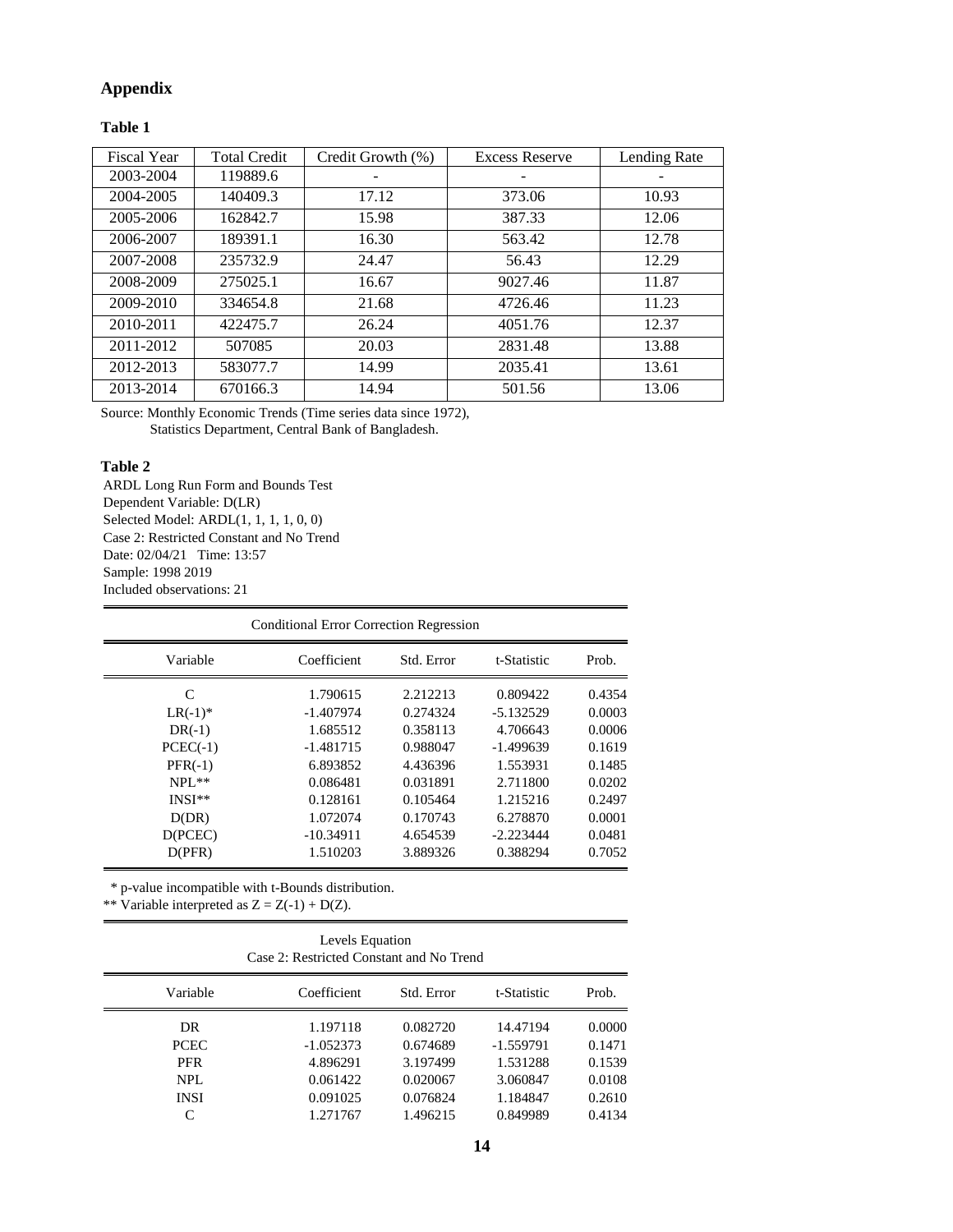| $EC = LR - (1.1971 * DR - 1.0524 * PCEC + 4.8963 * PFR + 0.0614 * NPL + 0.0910$ |  |  |
|---------------------------------------------------------------------------------|--|--|
| $*INSI + 1.2718$                                                                |  |  |

| F-Bounds Test             | Null Hypothesis: No levels relationship |                          |                |       |
|---------------------------|-----------------------------------------|--------------------------|----------------|-------|
| <b>Test Statistic</b>     | Value                                   | Signif.                  | I(0)           | I(1)  |
|                           |                                         | Asymptotic:<br>$n=1000$  |                |       |
| F-statistic               | 4.299308                                | 10%                      | 2.08           | 3     |
| $\bf k$                   | 5                                       | 5%                       | 2.39           | 3.38  |
|                           |                                         | 2.5%                     | 2.7            | 3.73  |
|                           |                                         | 1%                       | 3.06           | 4.15  |
|                           |                                         |                          | Finite Sample: |       |
| <b>Actual Sample Size</b> | 21                                      | $n = 35$                 |                |       |
|                           |                                         | 10%                      | 2.331          | 3.417 |
|                           |                                         | 5%                       | 2.804          | 4.013 |
|                           |                                         | 1%                       | 3.9            | 5.419 |
|                           |                                         | Finite Sample:<br>$n=30$ |                |       |
|                           |                                         | 10%                      | 2.407          | 3.517 |
|                           |                                         | 5%                       | 2.91           | 4.193 |
|                           |                                         | 1%                       | 4.134          | 5.761 |

## **Table 3**

ARDL Error Correction Regression Dependent Variable: D(LR) Selected Model: ARDL(1, 1, 1, 1, 0, 0) Case 2: Restricted Constant and No Trend Date: 02/04/21 Time: 14:31 Sample: 1998 2019 Included observations: 21

| <b>ECM</b> Regression<br>Case 2: Restricted Constant and No Trend                                                  |                                                                      |                                                                                                                |                                                    |                                                                   |
|--------------------------------------------------------------------------------------------------------------------|----------------------------------------------------------------------|----------------------------------------------------------------------------------------------------------------|----------------------------------------------------|-------------------------------------------------------------------|
| Variable                                                                                                           | Coefficient                                                          | Std. Error                                                                                                     | t-Statistic                                        | Prob.                                                             |
| D(DR)<br>D(PCEC)<br>D(PFR)<br>CointEq $(-1)^*$                                                                     | 1.072074<br>$-10.34911$<br>1.510203<br>$-1.407974$                   | 0.072348<br>1.898272<br>1.727829<br>0.206452                                                                   | 14.81834<br>$-5.451856$<br>0.874047<br>$-6.819875$ | 0.0000<br>0.0002<br>0.4008<br>0.0000                              |
| R-squared<br>Adjusted R-squared<br>S.E. of regression<br>Sum squared resid<br>Log likelihood<br>Durbin-Watson stat | 0.940026<br>0.929443<br>0.216885<br>0.799667<br>4.517161<br>1.986901 | Mean dependent var<br>S.D. dependent var<br>Akaike info criterion<br>Schwarz criterion<br>Hannan-Quinn criter. |                                                    | $-0.211429$<br>0.816506<br>$-0.049253$<br>0.149703<br>$-0.006075$ |

\* p-value incompatible with t-Bounds distribution.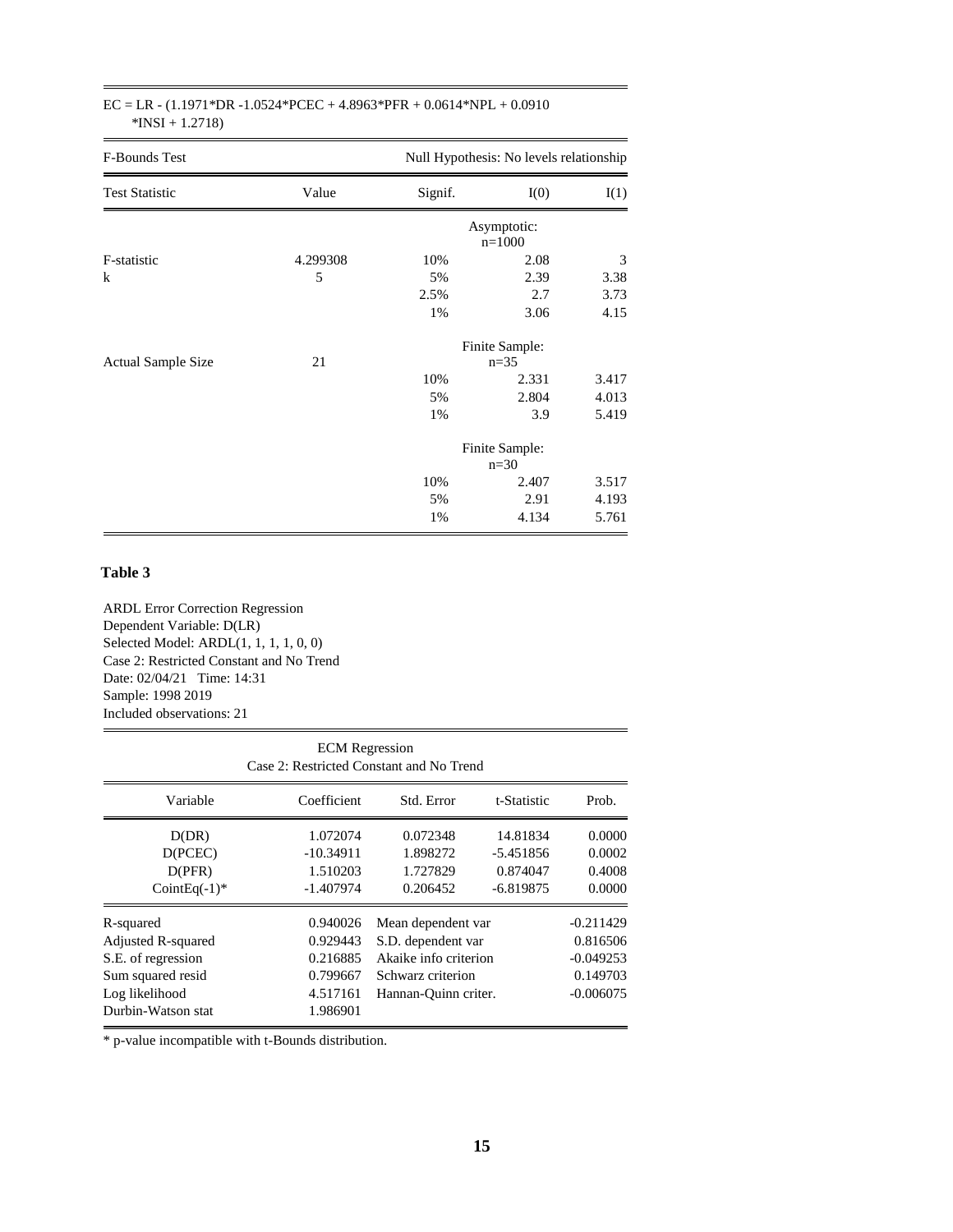| <b>F-Bounds Test</b>  |          | Null Hypothesis: No levels relationship |      |      |
|-----------------------|----------|-----------------------------------------|------|------|
| <b>Test Statistic</b> | Value    | Signif.                                 | I(0) | I(1) |
| F-statistic           | 4.299308 | 10%                                     | 2.08 |      |
| k                     | 5        | 5%                                      | 2.39 | 3.38 |
|                       |          | 2.5%                                    | 2.7  | 3.73 |
|                       |          | 1%                                      | 3.06 | 4.15 |

## **Chart 1**



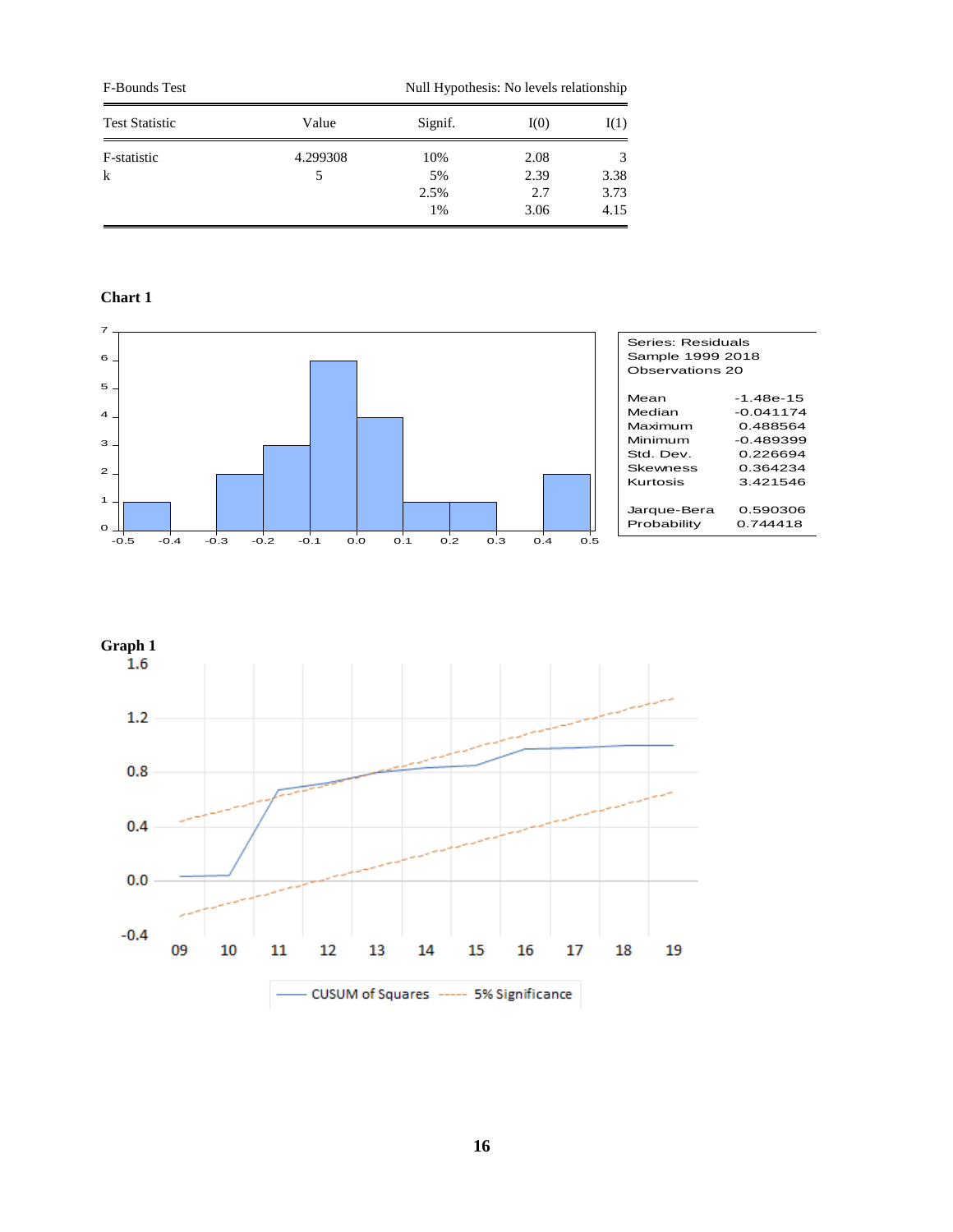## **Reference**

- Bhattarai, Y. R. (2015). Determinants of lending Interest Rates of Nepalese Commercial Banks. *Economic Journal of Development*, Vol. 19 & 20 No. 1-2.
- Brown, J. C., Pusey, P. N., Goodwin, J. W., &Ottewill, R. H. (1975). Light scattering study of dynamic and time-averaged correlations in dispersions of charged particles. *Journal of Physics A: Mathematical and General*, *8*(5), 664.
- Cassel, G. (1903), *The Nature and Necessity of Interest*. New York: Macmillan.
- Cubero, R., De, J., Gupta, S., & Kaendera , S. (2016, 1 5). Bank Lending Rates-Some Preliminary Thoughts. *IMF Country Report No. 16/28*, pp. 2-8.
- Engle, R. F., & Granger, C. W. (1987). Co-integration and error correction: representation, estimation, and testing. *Econometrica: journal of the Econometric Society*, 251-276.
- Feldstein, M. and Eckstein, O., 1970. The fundamental determinants of the interest rates. The Review of Economics and Statistics, pp.363-375.
- Fisher, I. (1907). *The Rate of Interest: Its nature, determination and relation to economic phenomena*. Macmillan.
- Gambacorta, L.,( 2008). How do banks set interest rates?. European Economic Review, 52(5), pp.792- 819.General Economics Division. (2015, December 20). 7th Five Year Plan. *Accelerating Growth, Empowering Citizens*. Dhaka, Dhaka, Bangladesh: Bangladesh Planning Commission.
- Halicioglu, F. (2004) An ARDL Model of International Tourist Flows to Turkey. *Global Business and Economics Review 2004* Anthology, pp.614-624.
- Hicks, J.R. (1983) `IS-LM: an explanation', in J.P. Fitoussi (ed.) Modern Macroeconomic Theory, Oxford: Basil Blackwell, pp. 49-63.
- Ibrahim, M. H. (2012). Bank lending, macroeconomic conditions and financial uncertainty: Evidence from Malaysia. *Review of Development Finance*, 2 (2012), 156-164.
- J. M. Keynes. The General Theory of Employment, Interest and Money. London: Harcourt Brace Jovanovich, 1964 (reprint of the 1936 edition).
- Lawrence, A. A., & George, A. (2016). An Empirical Analysis of the Determinants of Interest Rates in Ghana. *Journal of African Business, 17*(3), 377-396.
- Menkhoff, L., & Suwanaporn, C. (2007). On the rationale of bank lending in pre-crisis Thailand. *Applied Economics, 39*(9), 1077-1089.
- Mitku, M. (2014). Determinants of Commercial Banks Lending: Evidence from Ethiopian Commercial Banks. *European Journal of Business and Management, 6*(20), 109-114.